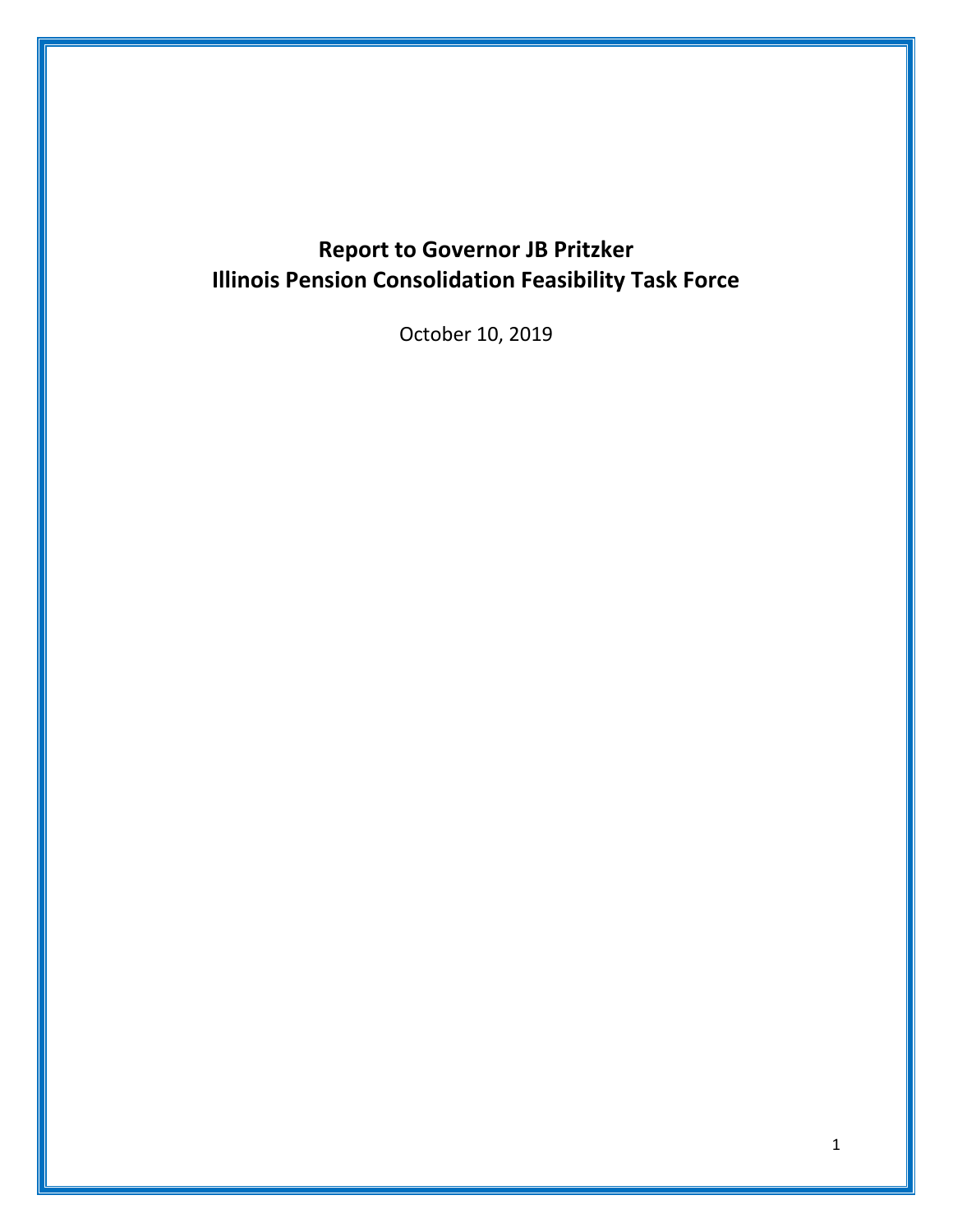## Table of Contents

- 1. Executive Summary
- 2. Background on Illinois Pension Plans
	- a. Suburban & Downstate Police & Fire Pension Plans
	- b. Cook County & City of Chicago Pension Plans
	- c. Illinois Statewide Pension Systems and Other Pension Plans
- 3. Recommendation, Step 1: Consolidate Suburban & Downstate Police & Fire Pension Plan Assets
- 4. Recommendation, Step 2: Review Consolidation of Suburban/Downstate Police & Fire Pension Plan Benefit Administration; Review of Other State and Local Plans to Determine Advantages of Consolidation
- 5. Conclusion
- 6. Appendix: Illinois Pension Consolidation Feasibility Task Force Creation & Members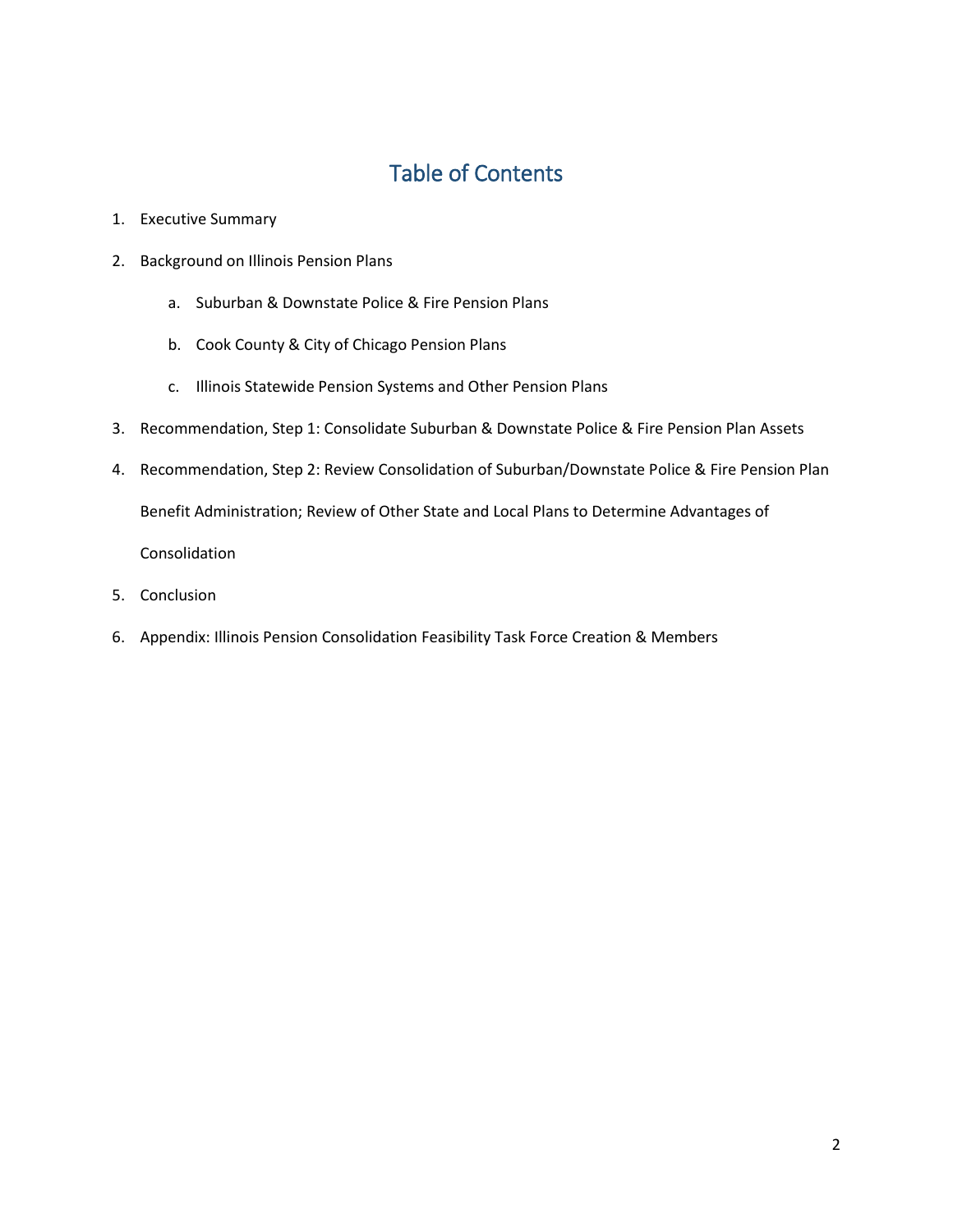### Executive Summary

Of the financial challenges facing the State of Illinois, perhaps the most critical to state and local governments' overall long-term financial health is the long-standing challenge of our unfunded pension liabilities and the ever-increasing burdens that places on local property taxes. Illinois has more than 660 funds, the second-highest number of pension plans of any state in the country.

Within the constellation of pensions in Illinois, roughly 650 of them are suburban and downstate police and fire plans, most of which face headwinds in large part caused by the relatively small size of each plan. Because many are so small, they are unable to gain access to investment opportunities that provide the highest returns and competitive investment fees. Collectively these pension plans today earn significantly lower investment returns than larger pension plans. For example, suburban and downstate police and fire plans generated on average 2 percentage points less annually over the past 10 years than the statewide municipal employees' fund. In addition, these numerous small funds pay substantially higher expenses to manage their assets and administer benefits. The sheer number of plans and the extraordinarily modest asset levels relative to other plans exacerbate both of these challenges.

Not only does this negatively impact the funding level of police and fire pension plans, but local taxpayers are left with the burden of paying taxes to make up for these lower investment returns, forcing most municipalities to rely on a never-ending cycle of increasing local property taxes or cutting services to meet their pension obligations.

To help solve the police and fire pension funding problem and relieve the burden on taxpayers, Governor Pritzker announced the creation of the Pension Consolidation Feasibility Task Force on February 11, 2019, to explore and make recommendations for consolidation of pension funds in order to achieve the greatest value for employees, retirees, and taxpayers. Members of the task force include municipalities, labor unions, former elected officials and financial experts.

After eight months of data collection, analysis, and many meetings, the Task Force recommends the State take the following actions:

#### **STEP 1: Consolidate suburban & downstate police & fire pension plan assets.**

The single most impactful step that the State can take to address the underfunding of downstate and suburban police and fire pension funds is to consolidate the plans' investment assets. This step is immediately actionable and beneficial to the health of the plans, retirees, and taxpayers. Analysis by the Department of Insurance estimates that if the **more than \$14 billion** of suburban and downstate police and fire plans were to achieve investment returns similar to the other larger Illinois plans over the next five years, they would collectively generate an additional **\$820 million to \$2.5 billion** in investment returns alone. If they were to achieve comparable returns over the remaining 20 years on their statutory ramp to 90% funded status, they would create an additional **\$3.6 to \$12.7 billion** in investment returns alone.

To achieve this consolidation, the Task Force recommends that the State create two new funds, one for municipal police beneficiaries and one for municipal fire beneficiaries, to pool the assets of the roughly 650 downstate and suburban police and fire funds and manage those assets. Each fund would be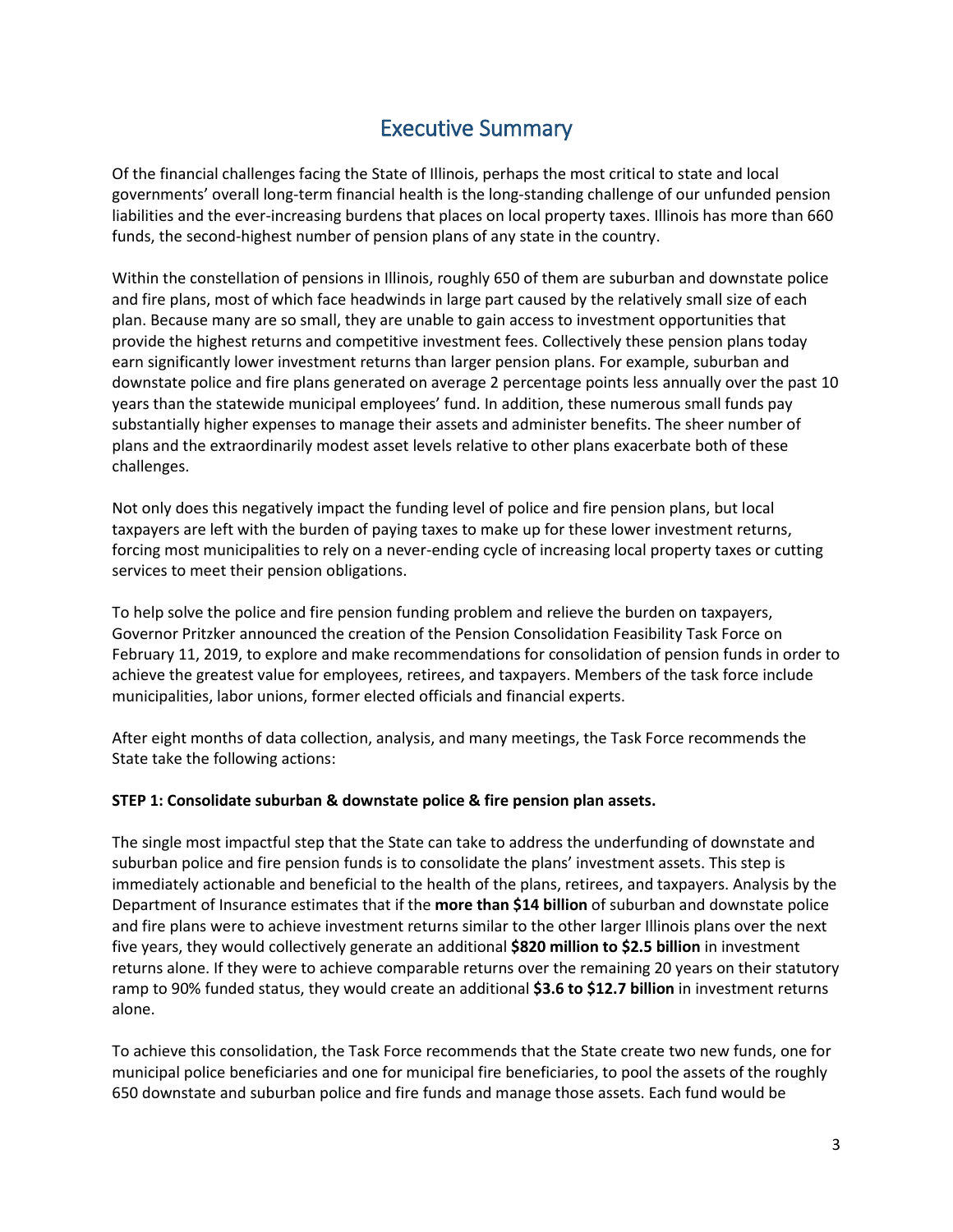governed by a board with equal representation of employees and employers. Each local pension plan would maintain an individual and separate account within the new consolidated funds, such that no assets or liabilities are shifted from one plan to another. Each of the two consolidated funds will be held in independent trusts, separate from the State Treasury, with sole governance provided by their respective boards.

#### **With up to \$1 million a day in lost investment returns to the pension plans, the Task Force recommends there be legislation passed by the General Assembly in the fall of 2019 that will achieve this consolidation.**

In addition, the Task Force recommends other statutory changes to ensure the State is compliant with the safe harbor standard of the Social Security Administration and Internal Revenue Code, thereby avoiding substantial and sudden future costs to municipalities resulting from non-compliance.

#### **STEP 2: Review consolidation of suburban/downstate police & fire pension plan benefit administration; review of other state and local plans to determine advantages of consolidation**

Downstate and suburban police and fire funds face further financial challenges beyond just the underperformance of investment returns and high cost of administering assets of these systems that consolidation will address. Therefore, the Task Force recognizes there may be additional advantages to consolidating the benefit administration of these plans. However, because such action requires further discussion with those who would be affected by such a change, it is the recommendation of the Task Force that it should continue to review the advantages and challenges of consolidating benefit administration, and to make potential recommendations to the Governor on this issue.

Additionally, there are 15 other pension systems in Illinois outside of suburban and downstate police and fire that bear significant financial burdens. Unlike suburban and downstate police and fire plans these funds are larger funds, and consolidation would not achieve material improvement of their investment returns. Because the current financial pressures on these systems are so significant, especially for the City of Chicago, it is recommended that the Task Force to continue to review the potential advantages of consolidation of these larger systems and to make recommendations to the Governor on this issue.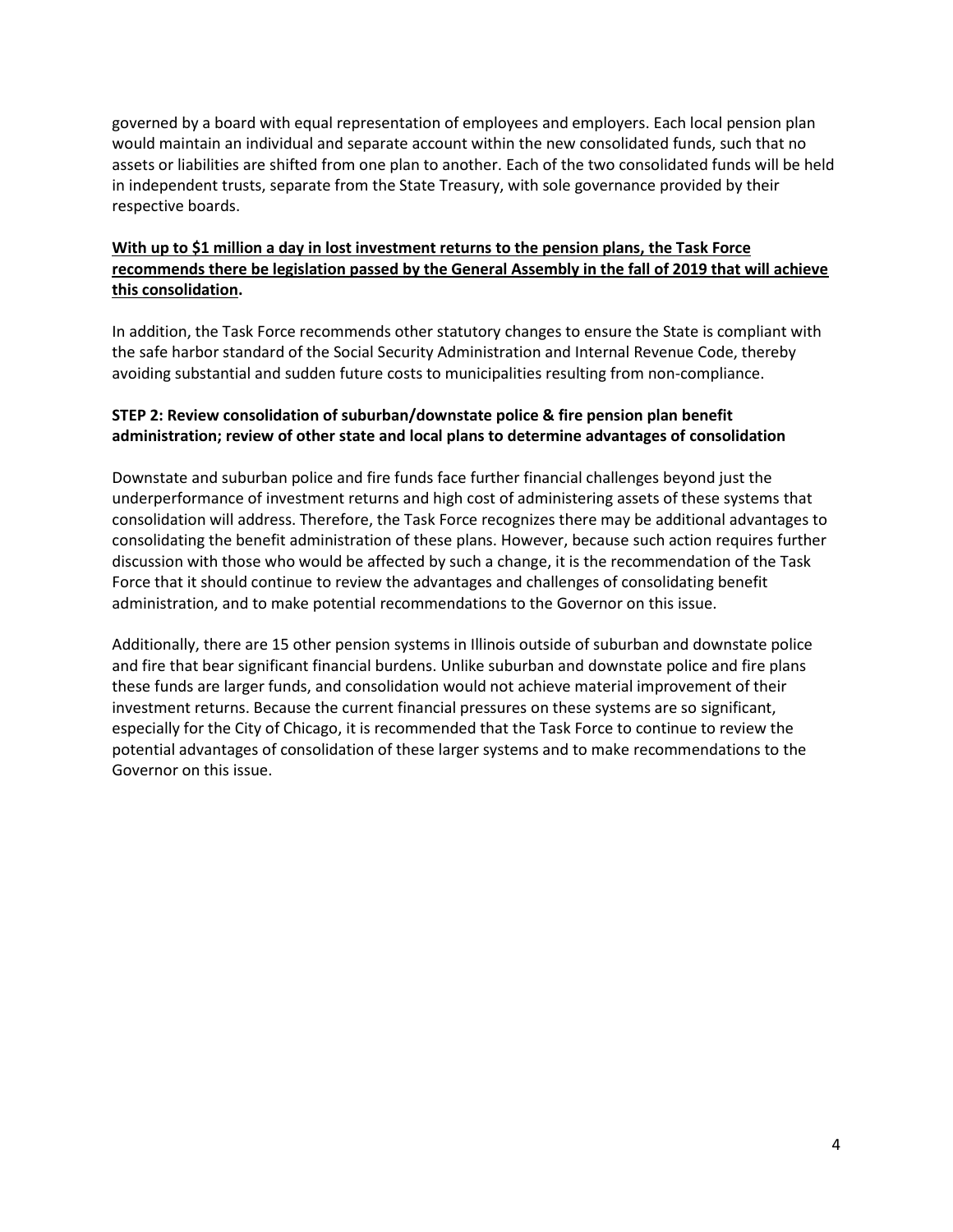### Background on Illinois Pension Plans

In the United States, all state governments maintain some form of retirement system(s) (or otherwise referred to as "funds" or "plans") for the retirement security of their public employees. The size, shape, form, and number of these systems varies dramatically, however, across states. Pennsylvania, Illinois, and Minnesota are the states with the highest number of public state and local pension systems, with 1,597; 664; and 577, respectively. 78% of states in the US have fewer than 100 state and local pension systems, with 26% of states having fewer than 10. As for the size of each state's average state and local pension system, Illinois ranks 42<sup>nd</sup> out of 50 states for the average value of total assets per pension system.<sup>1</sup>





<sup>&</sup>lt;sup>1</sup> US Census Bureau, 2017 Census of Governments: Finance—Survey of Public Pensions: State- and Locally-Administered Defined Benefit Data, with amended Illinois local funds based on Department of Insurance FY 2017 report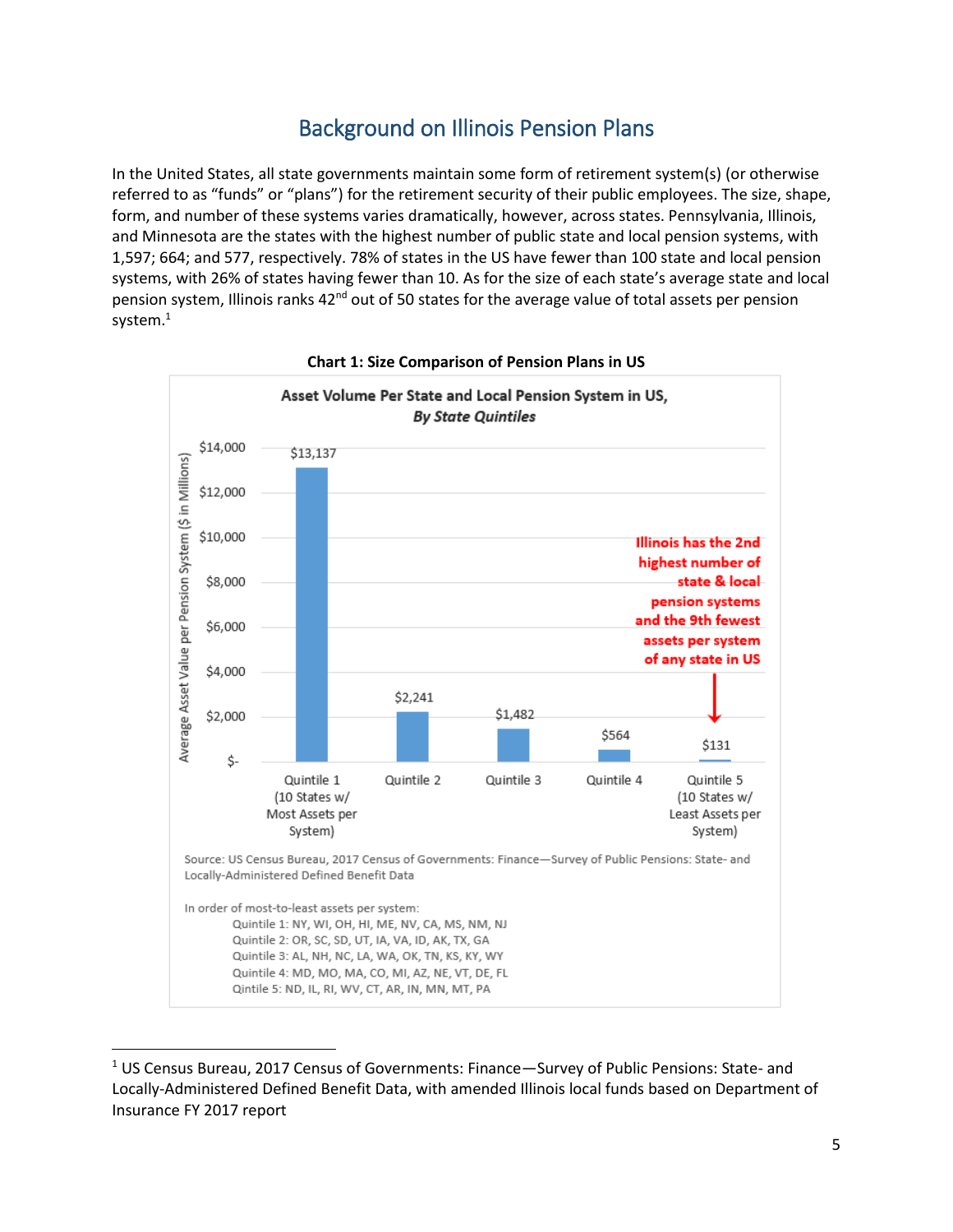In other large states with comparable population size (such as New York, California, and Texas), the number of pension systems are significantly less than Illinois (9, 86, and 140, respectively). For a regional comparison, Ohio has only one pension system for all police and fire personnel, and 8 state and local pension systems in total. Some states that have gone through a consolidation process over the years include Wisconsin, Massachusetts, West Virginia, Ohio, and Colorado. Two specific state systems that have substantially consolidated assets are the Massachusetts Pension Reserve Investment Management Board (PRIM) and the State of Wisconsin Investment Board (SWIB). PRIM, for example, is a not-for-profit agency with a chief investment officer and other investment managers specializing in various markets such as real estate, private equity, hedge funds, etc. Salaries and other costs of operation are charged on a pro rata basis back to the participating funds. <sup>2</sup>

#### **Suburban and Downstate Police and Fire**

In Illinois, the vast majority (649) of the existing 664 pension plans are for police and fire personnel employed by municipalities outside of the City of Chicago. <sup>3</sup> These plans are commonly referred to as "suburban and downstate" police and fire pension plans. While 98% of Illinois pension plans are for suburban and downstate police and fire, their plan assets represent less than 10% of the total plan assets for all Illinois public pension plans. This makes these plans unique to the other plans in the state in that their governmental aggregate volume of assets is significantly smaller than the other Illinois, Cook County, and City of Chicago plans.

| Plan Category                            | <u># of</u><br>Plans | Average Actuarial<br>Value of FY 2017<br>Assets Per Fund |  |
|------------------------------------------|----------------------|----------------------------------------------------------|--|
| Suburban & Downstate Police & Fire Plans | 649                  | S22                                                      |  |
| Cook County & City of Chicago Plans      | 9                    | \$3,533                                                  |  |
| Illinois Statewide Plans                 | 6                    | \$16,883                                                 |  |

#### **Table 1: Average Volume of Assets by IL Pension Plan Category (\$ in Millions)**

While the average suburban and downstate police and fire pension plan has \$22 million in actuarial value of assets, 65% of those plans have less than \$20 million in assets, and 44% of them have less than \$10 million in assets.<sup>4</sup>

<sup>&</sup>lt;sup>2</sup> Sources: Boston Consulting Group analysis; March 2019 phone conversation with Keith Brainard, Research Director of National Association of State Retirement Administrators (NASRA); March 2019 phone conversation with Michael Travaglini, prior senior staffer at PRIM.<br><sup>3</sup> The number of plans varies year-to-year and as such, these numbers may differ slightly from other

publicly-available sources

<sup>4</sup> Source: Illinois Department of Insurance, Public Pension Division, 2017 Biennial Report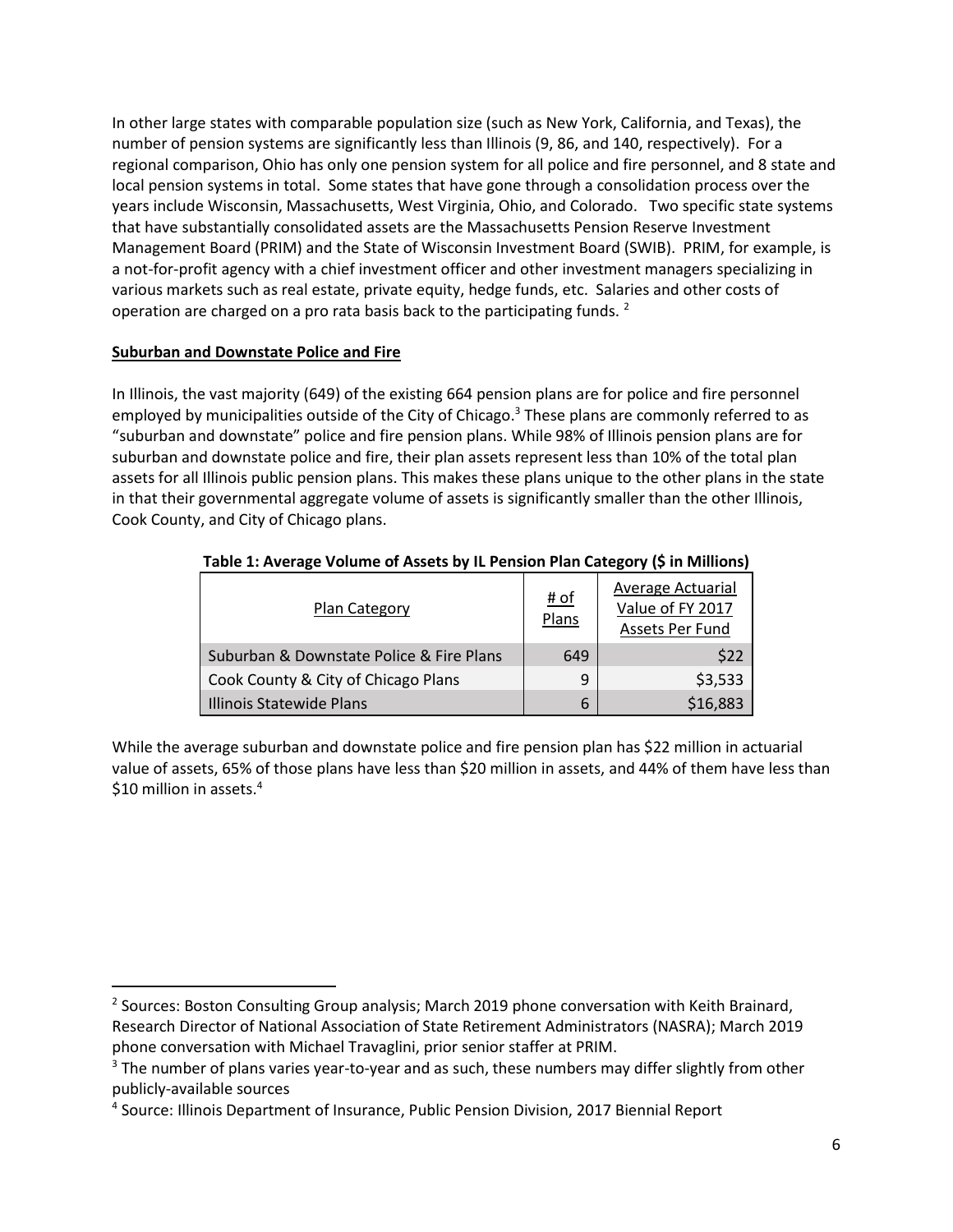| Plan Assets  | Count        | % of Total Count | <b>Total Actuarial Value</b><br>of FY 2017 Assets | % of Total Assets |
|--------------|--------------|------------------|---------------------------------------------------|-------------------|
| \$0-\$10M    | 285          | 43.9%            | \$1,136                                           | 7.9%              |
| \$10M-\$20M  | 139          | 21.4%            | \$2,069                                           | 14.4%             |
| \$20M-\$30M  | 88           | 13.6%            | \$2,182                                           | 15.2%             |
| \$30M-\$40M  | 47           | 7.2%             | \$1,627                                           | 11.4%             |
| \$40M-\$50M  | 26           | 4.0%             | \$1,118                                           | 7.8%              |
| \$50M-\$60M  | 9            | 1.4%             | \$539                                             | 3.8%              |
| \$60M-\$70M  | 10           | 1.5%             | \$653                                             | 4.6%              |
| \$70M-\$80M  | 15           | 2.3%             | \$1,132                                           | 7.9%              |
| \$80M-\$90M  | 8            | 1.2%             | \$677                                             | 4.7%              |
| \$90M-\$100M | $\mathbf{1}$ | 0.2%             | \$96                                              | 0.7%              |
| $$100M+$     | 21           | 3.2%             | \$3,092                                           | 21.6%             |
| Total        | 649          |                  | \$14,321                                          |                   |

**Table 2: Suburban and Downstate Police and Fire Pension Plan Asset Volumes (\$ in Millions)5**

As of December 31, 2017, the smallest and the largest suburban and downstate plan assets among these pension funds held \$2,000 and \$250 million, respectively, with only 3% of the plans having assets exceeding \$100 million. Due to liquidity concerns around smaller plans bearing larger risk, plans with smaller size generally achieve substantially lower investment returns. In addition to a wide gap in assets, the number of active fund participants varies greatly by fund. The average number of plan participants per plan is only 67 individuals, with 24 plans having only one active participant. Only five suburban and downstate police and fire plans have more than 500 active participants, with the Rockford Police Pension Fund having the most at over 600.

 <sup>5</sup> Based on Illinois Department Insurance data available in the spring of 2019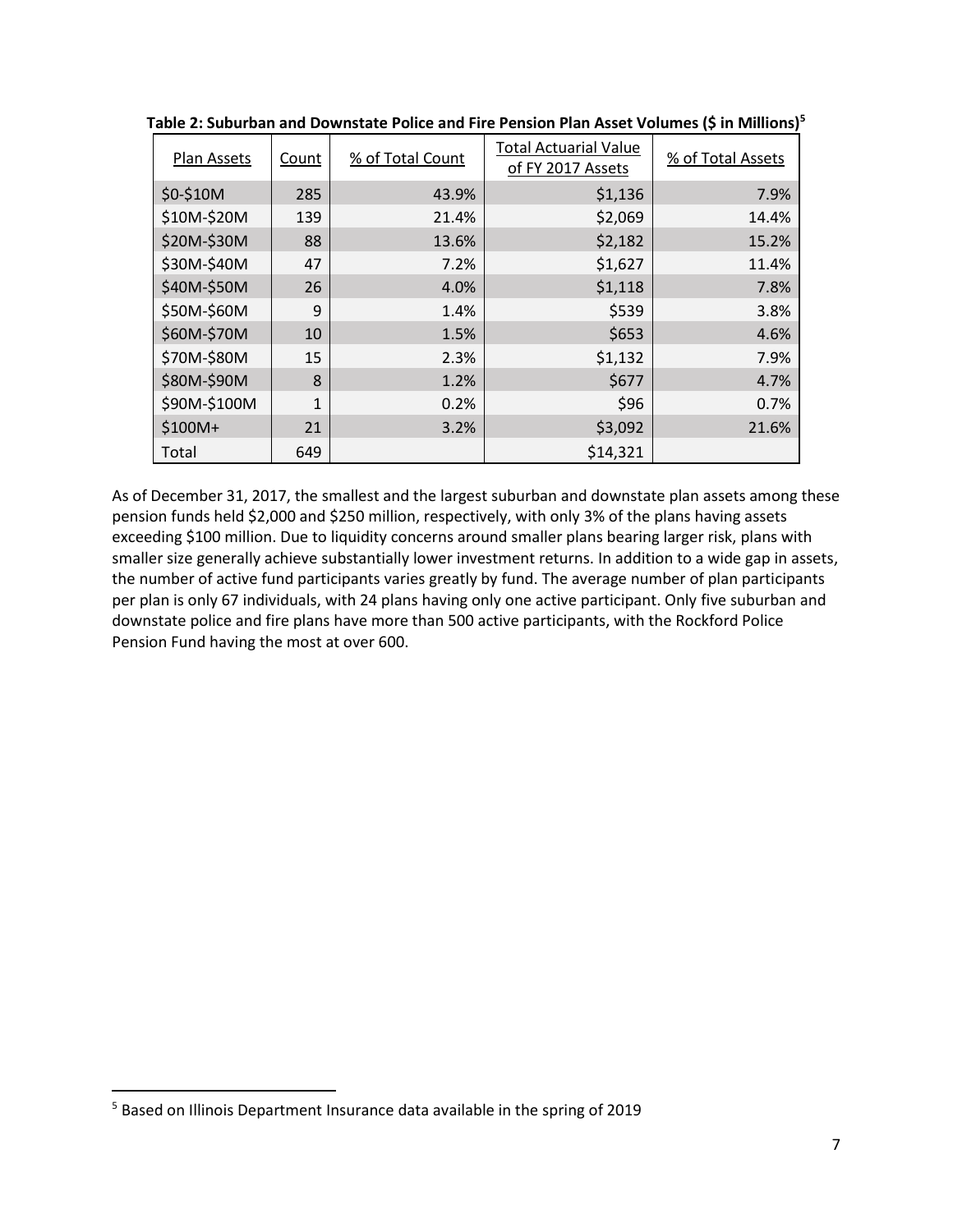| IL Department of Insurance |                         |                 |                 |                                                                        |                                  |       |  |
|----------------------------|-------------------------|-----------------|-----------------|------------------------------------------------------------------------|----------------------------------|-------|--|
|                            | <b>Pension Division</b> |                 |                 |                                                                        |                                  |       |  |
|                            |                         |                 |                 | Summary of Pension Funds in Article 3 and Article 4 of IL Pension Code |                                  |       |  |
|                            |                         |                 |                 | Data as filed for Fund's FY 2017 (\$ in Millions)                      |                                  |       |  |
|                            |                         | Total           | Actuarial Value | Actuarial Calculated                                                   | Unfunded Accrued   Avg. % Funded |       |  |
| % Funded Range             | # of Funds              | Participants in | of Assets (A)   | Accrued Liabilities (L)                                                | Liability (L-A)                  | (A/L) |  |
|                            |                         | Funds           |                 |                                                                        |                                  |       |  |
| 201% - 700%                | 3                       | 8               | \$5.2           | \$1.3                                                                  | $-53.9$                          | 397%  |  |
| 151% - 200%                | 2                       | 23              | \$7.4           | \$4.4                                                                  | $-52.9$                          | 166%  |  |
| 101% - 150%                | 17                      | 385             | \$208.7         | \$199.0                                                                | $-59.8$                          | 105%  |  |
| 81% - 100%                 | 36                      | 1,107           | \$411.7         | \$479.0                                                                | \$67.3                           | 86%   |  |
| 61% - 80%                  | 207                     | 12,534          | \$5,142.6       | \$7,477.9                                                              | \$2,335.2                        | 69%   |  |
| 41% - 60%                  | 275                     | 23,976          | \$7,601.6       | \$14,585.2                                                             | \$6,983.6                        | 52%   |  |
| 21% - 40%                  | 21                      | 671             | \$893.9         | \$2,765.6                                                              | \$1,871.7                        | 32%   |  |
| 0% - 20%                   | 88                      | 4,963           | \$53.9          | \$340.5                                                                | \$286.6                          | 16%   |  |
| <b>Total</b>               | 649                     | 43,667          | \$14,325.0      | \$25,852.9                                                             | \$11,527.9                       | 55%   |  |
| Notes:                     |                         |                 |                 |                                                                        |                                  |       |  |

(1) Four funds did not submit an Annual Statement in FY 2017. Pending hearings.

(2) The funds with over 151% are new funds with more active participants than annuitants or have only one member in the fund.

(3) The information is based on the Division's enrolled actuary valuation reports with assumptions developed and documented in 2017 experience report.

(4) Assets are calculated based on a five year smoothing as required by Article 1 of the IL Pension Code.

The funded ratio for the average suburban and downstate police and fire pension plan is 55% funded, with 59% (384 of 649) of funds at or below a 60% funded level. In many of these plans, the cash inflows (contributions from employers and employees, and investment returns) are less than the cash outflows (benefits and expenses). Also, their investment returns are often less than their assumed actuarial discount rate, meaning the average unfunded accrued liability gap of 45% is unlikely to ever be closed without major corrective action.

For the purposes of this Task Force, the Illinois Department of Insurance conducted an analysis of the investment returns of these plans, looking at 592 suburban and downstate police and fire plans from FY 2004 to 2013.<sup>6</sup> The market values of the sample plan assets were \$6.7 billion in FY 2004 and \$11.5 billion as of FY 2013, and earned an annual average of 5.61% on investments, net of fees. The Department then looked at what those plans would have earned had they been pooled together into a larger system to take advantage of economies of scale, broader investment options, and more choices on investment vehicles. The analysis showed that had they performed similarly over the FY 2004-2013 time period to the Illinois State Board of Investment (ISBI) or the Illinois Municipal Retirement Fund (IMRF), they would have returned 6.73% or 7.62%, respectively. These two systems were used as a basis for comparison because of their composition of a pooling of smaller funds. This 112 to 201 basis-point increase in returns would have netted suburban and downstate police and fire plans an additional estimated **\$160 million to \$288 million** annually.

 $6$  Some funds were excluded from the analysis because they either had different fiscal year dates, or were terminated at some point during the 10-year period of analysis.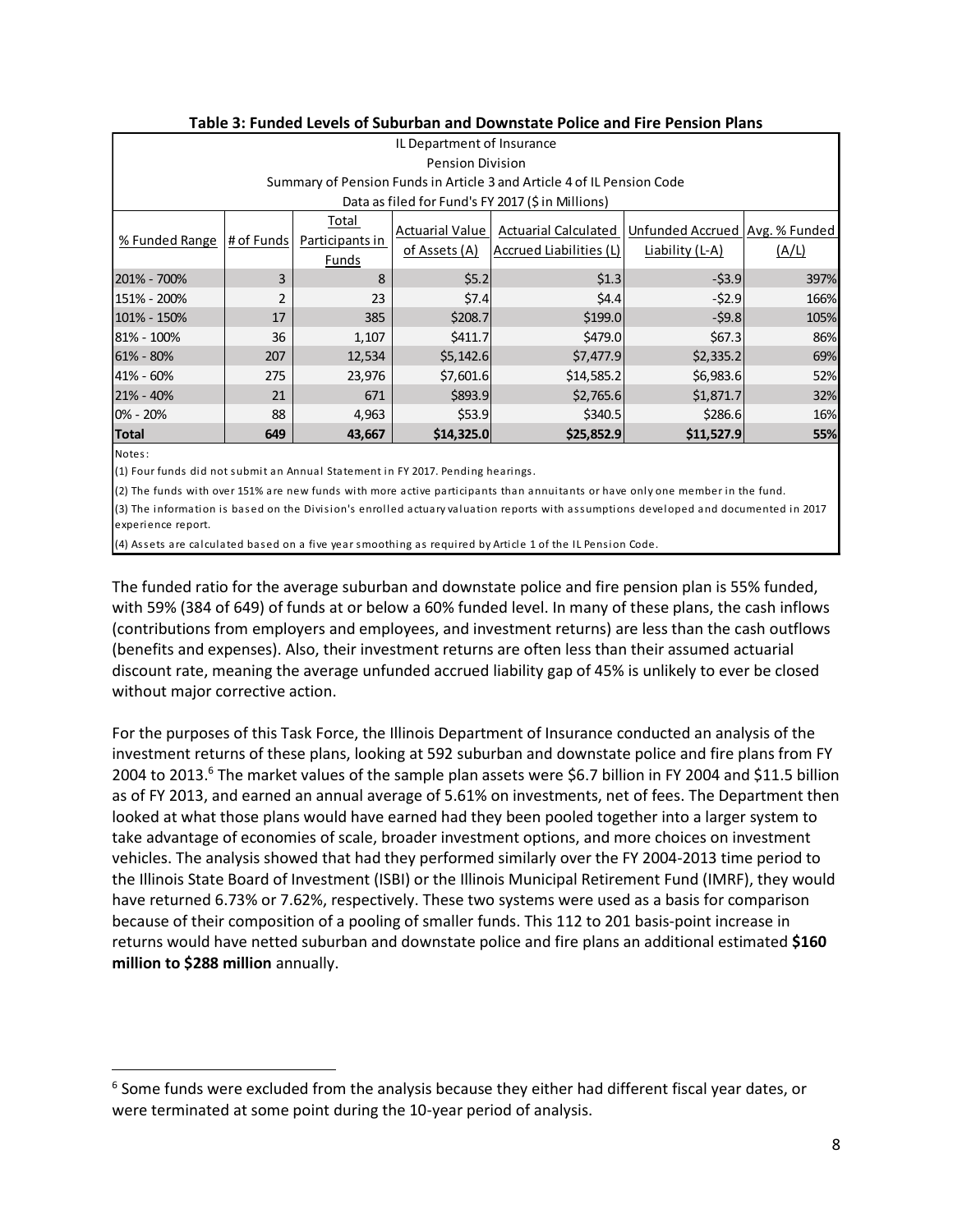| FY 2004 - 2013 Avg. Annual Investment Returns (Net Fees), \$ in Millions |                         |                                                                                      |                    |  |  |
|--------------------------------------------------------------------------|-------------------------|--------------------------------------------------------------------------------------|--------------------|--|--|
|                                                                          | Avg.<br>Ann.<br>Returns | If Suburban & Downstate Police & Fire<br><b>Returns Matched That of IMRF or ISBI</b> |                    |  |  |
|                                                                          |                         | <b>Basis Point</b>                                                                   |                    |  |  |
|                                                                          |                         | Increase                                                                             | Annual \$ Increase |  |  |
| Suburban & Downstate<br>Police and Fire                                  | 5.61%                   | N/A                                                                                  | N/A                |  |  |
| <b>IMRF</b>                                                              | 7.62%                   | 201                                                                                  | \$288              |  |  |
| <b>ISBI</b>                                                              | 6.73%                   | 112                                                                                  | \$160              |  |  |

#### **Table 4: Comparison of Suburban & Downstate Police & Fire Plans' Net Investment Returns to IMRF & ISBI, FY 2004 - 2013**

Table 5 shows a more recent 5-year investment return average and compares the returns of suburban and downstate police and fire plans to other pension plans in Illinois, besides just IMRF and Illinois State Board of Investment ("ISBI")-managed assets. Based on the data for this time period, were suburban and downstate police and fire plans to achieve investment returns similar to the other Illinois plans over the next five years, they would create an estimated additional **\$820 million to \$2.5 billion** in investment returns alone, above and beyond the returns they would ordinarily experience.

As the statutorily defined pension ramps are currently constructed, higher returns will ultimately mean a reduction in the required annual employer contribution, and therefore an easing of the burden on taxpayers to pay down the unfunded pension liabilities. While required employer contributions adjust to changes in investment returns, it would be reasonable to inquire how an increase in these returns would impact the overall health of the pension plans if required employer contributions remained unchanged. For the sake of comparison, if the suburban and downstate police and fire plans were to have experienced returns similar to the Illinois Municipal Retirement Fund (IMRF) over the last *5 years*, and that additional \$2.5 billion were layered on top of the employer contributions actually made over that time period, the plans would be 10 percentage points better funded today as a result of just those 5 years of improved returns (65% funded instead of 55%).

| FY 2012 - 2016 Avg. Annual Investment Returns (Net Fees) For IL Pension Systems (\$ in Millions) |                                                  |                                   |                                                                                              |                       |                           |
|--------------------------------------------------------------------------------------------------|--------------------------------------------------|-----------------------------------|----------------------------------------------------------------------------------------------|-----------------------|---------------------------|
|                                                                                                  | <u>No.</u><br>$\underline{\mathsf{of}}$<br>Plans | $5-Yr$<br>Avg.<br>Ann.<br>Returns | If Suburban & Downstate Police & Fire Returns<br><b>Matched That of the Other IL Systems</b> |                       |                           |
|                                                                                                  |                                                  |                                   | <b>Basis Point</b><br>Increase                                                               | Annual \$<br>Increase | 5-Yr Total \$<br>Increase |
| Suburban & Downstate<br>Police and Fire                                                          | 649                                              | 5.06%                             | N/A                                                                                          | N/A                   | N/A                       |
| Total All Other Systems in IL                                                                    | 15                                               | 6.89%                             | 183                                                                                          | \$262                 | \$1,360                   |
| <b>IMRF</b>                                                                                      | $\mathbf{1}$                                     | 8.28%                             | 322                                                                                          | \$461                 | \$2,460                   |
| IL Statewide Systems                                                                             | 5                                                | 6.18%                             | 112                                                                                          | \$160                 | \$820                     |
| Chicago Area                                                                                     | 6                                                | 6.94%                             | 188                                                                                          | \$269                 | \$1,398                   |
| Cook County                                                                                      | 3                                                | 7.38%                             | 232                                                                                          | \$332                 | \$1,741                   |

#### **Table 5: Comparison of Suburban & Downstate Police & Fire Net Investment Returns to All Other Illinois Pension Plans, FY 2012 - 2016**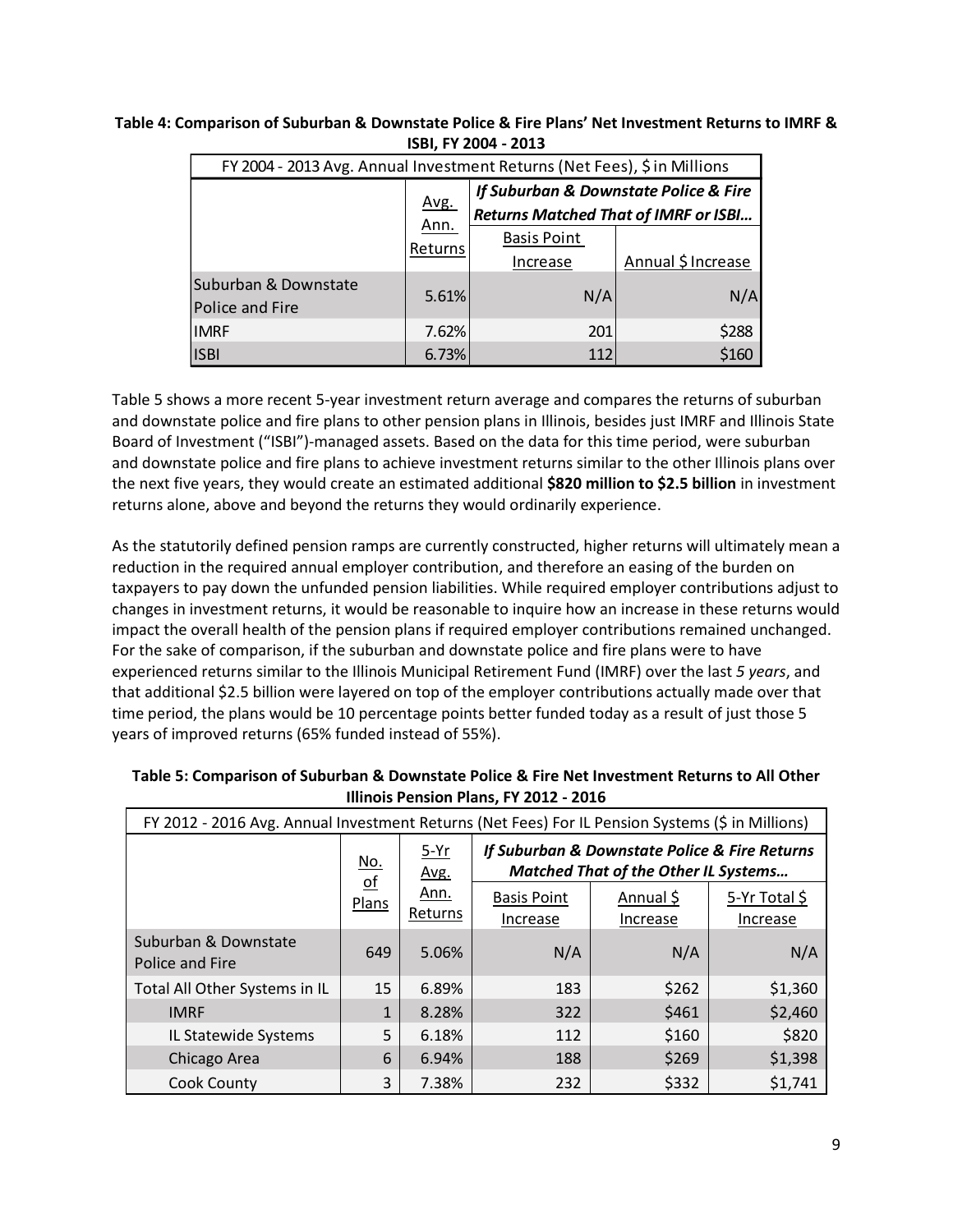As indicated, the larger pooled systems tend to operate more efficiently in terms of investment fees and expenses than smaller ones. For example, as of FY 2018, IMRF spent \$127 million on direct investment expenses on \$40.8 billion in total assets, for an investment expense-to-assets ratio of 32 basis points. In the same year, ISBI spent \$22 million on direct investment expenses on \$18.4 billion in total assets, for an investment expense-to-assets ratio of 12 basis points. When the Illinois Department of Insurance analyzed the suburban and downstate police and fire pension plans in FY 2013, they found that these plans spent \$65 million on direct investment expenses on \$11.5 billion in assets, for an investment expense-to-assets ratio of 57 basis points. Were these assets pooled and managed similar to the assets of IMRF or ISBI, they would have saved an estimated \$38-\$51 million annually on investment-related expenses alone. 7

Aside from the difference in the rate of investment returns there is also administrative duplication (e.g. accounting, legal services, auditing, actuarial, training, association fees, travel, etc.) and a potential lack of uniformity in the administration of benefits associated with having 649 individual and independent funds. Further analysis will need to be performed to quantify the costs associated with duplicative administrative efforts across these local pension plans. For instance, all 3,250 police and fire plan trustees are required to take initial training of 32 hours, and annual/reoccurring training of 16 hours. The largest provider of local pension trustee training in Illinois charges local pension plans \$800 to \$1,700 per trustee for initial training and \$465 to \$930 per trustee for annual/reoccurring training. Training of this multitude of trustees costs taxpayers \$3 to \$5 million for initial training and \$1.5 to \$3.0 million annually for reoccurring training. This does not include costs associated with these trainings of travel, lodging, wages, etc.<sup>8</sup>

 <sup>7</sup> Source: 2018 Comprehensive Annual Financial Reports. Note, because IMRF and suburban and downstate police and fire pension plans also administer benefits to pensioners, whereas ISBI does not, general administrative expenses were excluded from this comparison.

<sup>8</sup> "Public Safety Pension Fund Consolidation: The Benefits to Illinois Taxpayers," March 2017: https://iml.org/file.cfm?key=15332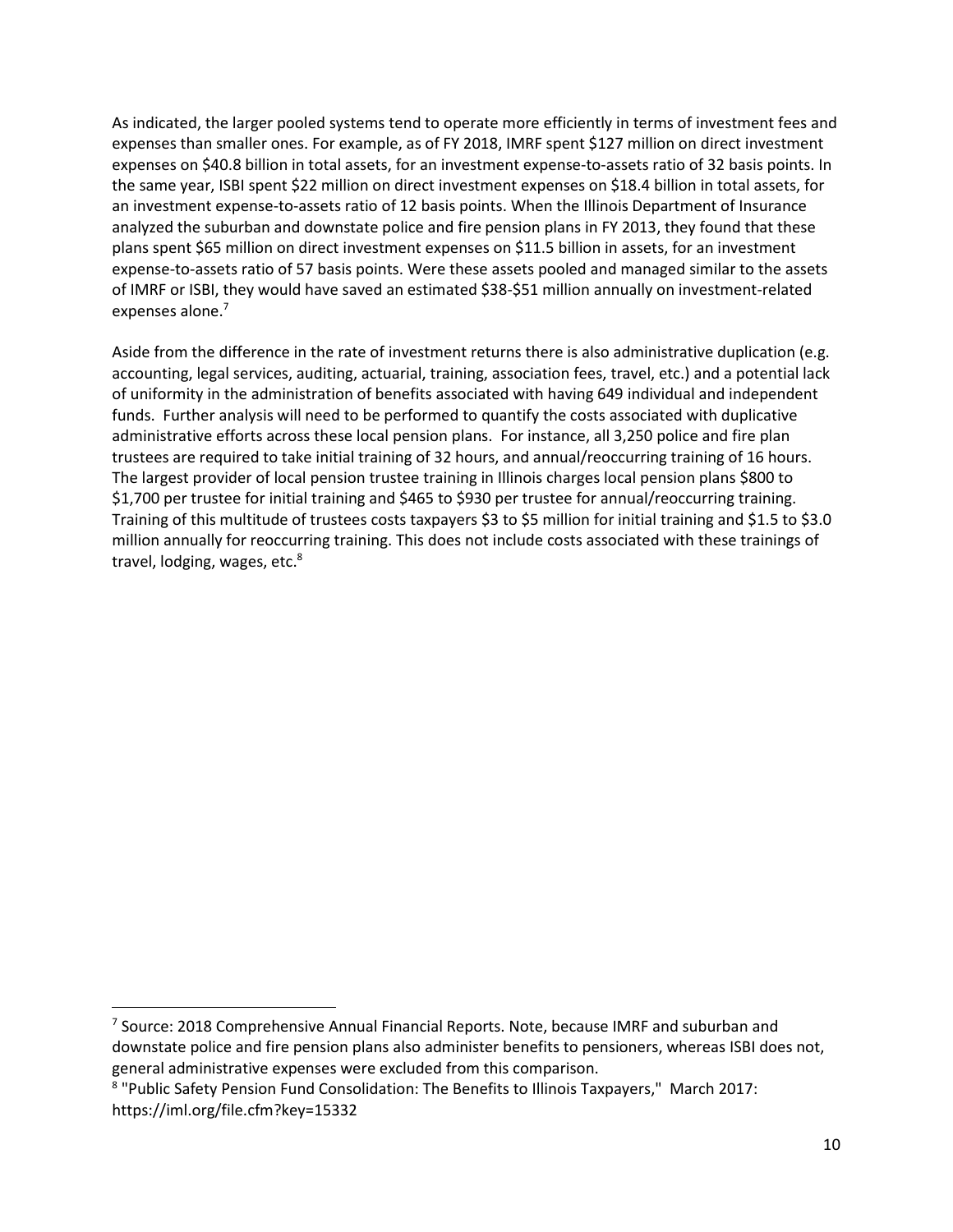#### **Cook County & City of Chicago Pension Plans**

Nine of Illinois' pension plans cover just the areas of Cook County and City of Chicago. With around 100,000 participants, these systems make up 18% of all participants in Illinois' pension plans. Similarly, their plan assets make up 19% of Illinois' total pension assets.

| <b>Retirement Systems/ Pension Funds by</b><br>Area:                      | FY 2016<br><b>Unfunded</b><br>Liability | Increase in<br><b>Liability from FY</b><br>2015 | FY 2016<br><b>Actuarial</b><br><b>Assets</b> | FY 2016<br><b>Funded</b><br>Level |
|---------------------------------------------------------------------------|-----------------------------------------|-------------------------------------------------|----------------------------------------------|-----------------------------------|
| CHICAGO TEACHERS' PENSION FUND                                            | \$9,635.4                               | 0.30%                                           | \$10,610.7                                   | 52.41%                            |
| COOK COUNTY EMPLOYEES' A&B FUND                                           | \$7,238.2                               | $-0.04%$                                        | \$9,488.2                                    | 56.73%                            |
| MUNICIPAL EMPLOYEES A & B FUND OF<br><b>CHICAGO</b>                       | \$10,465.0                              | 6.35%                                           | \$4,590.4                                    | 30.49%                            |
| POLICEMEN'S ANNUITY AND BENEFIT<br><b>FUND OF CHICAGO</b>                 | \$9,804.5                               | 21.02%                                          | \$3,052.1                                    | 23.74%                            |
| METROPOLITAN WATER RECLAMATION<br><b>DISTRICT RETIREMENT FUND</b>         | \$1,070.9                               | 0.74%                                           | \$1,372.4                                    | 56.17%                            |
| <b>LABORERS' &amp; RETIREMENT BOARD</b><br><b>EMPLOYEES' A&amp;B FUND</b> | \$1,245.6                               | 7.27%                                           | \$1,263.7                                    | 50.36%                            |
| FIREMEN'S ANNUITY AND BENEFIT FUND<br>OF CHICAGO                          | \$3,971.0                               | 12.41%                                          | \$1.074.9                                    | 21.30%                            |
| PARK EMPLOYEES' & RETIREMENT<br><b>BOARD EMPLOYEES' A&amp;B</b>           | \$611.9                                 | 18.90%                                          | \$393.6                                      | 39.15%                            |
| <b>FOREST PRESERVE DISTRICT EMPLOYEES'</b><br><b>A&amp;B FUND</b>         | \$132.0                                 | 2.27%                                           | \$198.2                                      | 60.04%                            |
| Chicago and Cook total                                                    | \$44,174.5                              | 7.69%                                           | \$32,044.1                                   | 42.04%                            |
| <b>State Total</b>                                                        | \$185,192.1                             | 10.10%                                          | \$170,230.5                                  | 47.90%                            |

**Table 6: City of Chicago and Cook County Pension Plan Funding Levels (\$ in Millions)9**

As shown in Table 6, the funds range from nearly \$200 million in plan assets to over \$10.6 billion. The funded ratios for each vary between 20% and 60%. The funded ratio for the Cook County and City of Chicago plans falls below the state average. In FY 2016, no funds significantly decreased their unfunded liability. Instead, most funds saw an increase in unfunded liability. From FY 2012 to FY 2016, the funds experienced a 7.16% investment return, somewhat better than the average for the state.<sup>10</sup>

<sup>&</sup>lt;sup>9</sup> Source: Illinois Department of Insurance, Public Pension Division, 2017 Biennial Report

<sup>&</sup>lt;sup>10</sup> Based on Illinois Department Insurance analysis in the spring of 2019, using Comprehensive Annual Financial Reports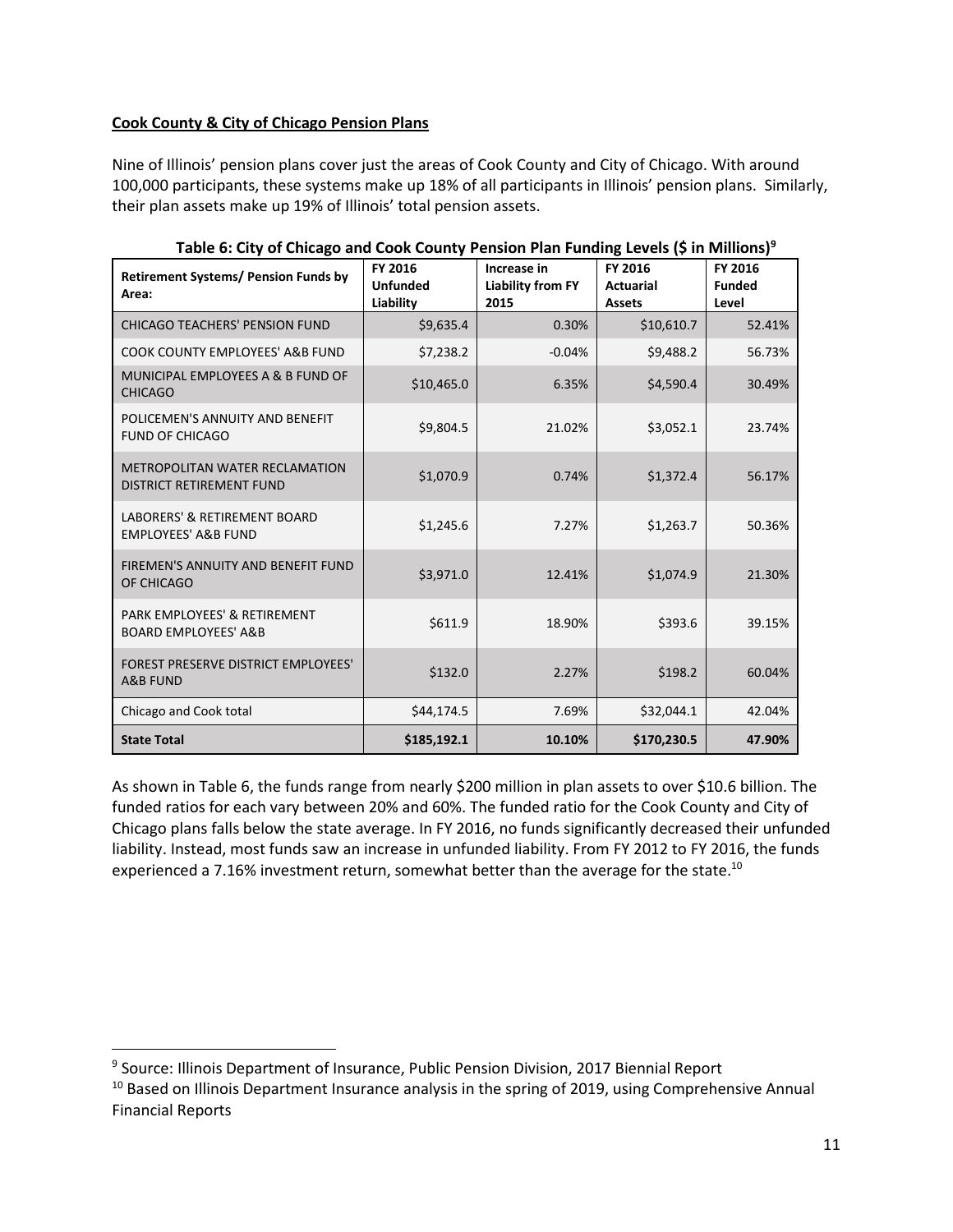#### **Illinois Statewide Pension Systems and Other Pension Plans**

In addition to the pension plans addressed above, there are five state-funded pension plans and the Illinois Municipal Retirement Fund (IMRF). Like the five state-funded plans, IMRF serves government employees across Illinois, but the State of Illinois does not have the same obligation to pay benefits to IMRF's pensioners. In addition, IMRF is significantly better funded than the other plans, and has exercised greater ability to order the intercept of state-shared revenue that would ordinarily go to a municipality, if that municipality fails to make a full statutorily required contribution to the pension system in a timely fashion. Altogether, these six plans have approximately 460,000 participants, more than all of Illinois' other plans combined.

| <b>Retirement Systems/ Pension Funds by Area:</b>        | FY 2016<br><b>Unfunded</b><br>Liability | Increase in<br>Liability from<br>FY 2015 | 2016<br><b>Actuarial</b><br><b>Assets</b> | <b>FY 2016</b><br><b>Funded</b><br>Level |
|----------------------------------------------------------|-----------------------------------------|------------------------------------------|-------------------------------------------|------------------------------------------|
| TEACHERS RETIREMENT SYSTEM OF ILLINOIS                   | \$71,407.8                              | 13.91%                                   | \$47,222.1                                | 39.81%                                   |
| ILLINOIS MUNICIPAL RETIREMENT FUND                       | \$4,585.3                               | 0.26%                                    | \$43,226.9                                | 90.41%                                   |
| STATE UNIVERSITIES RETIREMENT SYSTEM                     | \$23,221.7                              | 3.56%                                    | \$17,701.6                                | 43.26%                                   |
| STATE EMPLOYEES' RETIREMENT SYSTEM OF<br><b>ILLINOIS</b> | \$29,882.8                              | 14.93%                                   | \$15,632.6                                | 34.35%                                   |
| <b>JUDGES' RETIREMENT SYSTEM OF ILLINOIS</b>             | \$1,675.6                               | 10.97%                                   | \$870.9                                   | 34.20%                                   |
| <b>GENERAL ASSEMBLY RETIREMENT SYSTEM</b>                | \$312.5                                 | 13.36%                                   | \$50.8                                    | 13.99%                                   |
| <b>Statewide Plans Total</b>                             | \$131,085.6                             | 9.50%                                    | \$124,704.9                               | 48.75%                                   |
| Statewide Plans Total except for IMRF                    | \$126,500.3                             | 11.35%                                   | \$81,478.0                                | 39.18%                                   |
| <b>All Illinois Pension Plans</b>                        | \$185,192.1                             | 10.10%                                   | \$170,230.5                               | 47.90%                                   |

**Table 7: Statewide Pension Plans (\$ in Millions)11**

The average statewide plan has approximately \$21 billion in assets. With \$51 million in assets, the General Assembly Retirement System is the smallest fund. The Teachers Retirement System (TRS) is the largest, holding \$47 billion in assets. Because of TRS' size relative to the other statewide systems, TRS' unfunded liability is more than half the unfunded liability for these six plans combined.

When IMRF is excluded, the statewide systems averaged a 39.18% funded ratio in FY 2016, which is below the average of all Illinois pension plans. This makes Illinois one of the most underfunded for state pension systems in the country. In FY 2016, none of the funds reduced their unfunded liability over the previous year. Instead, most statewide funds' unfunded liabilities grew by at least 10%. From FY 2012 to FY 2016, the five state-funded plans experienced a 6.18% investment return, slightly better than the average all Illinois state and local pension plans.

<sup>&</sup>lt;sup>11</sup> Source: Illinois Department of Insurance, Public Pension Division, 2017 Biennial Report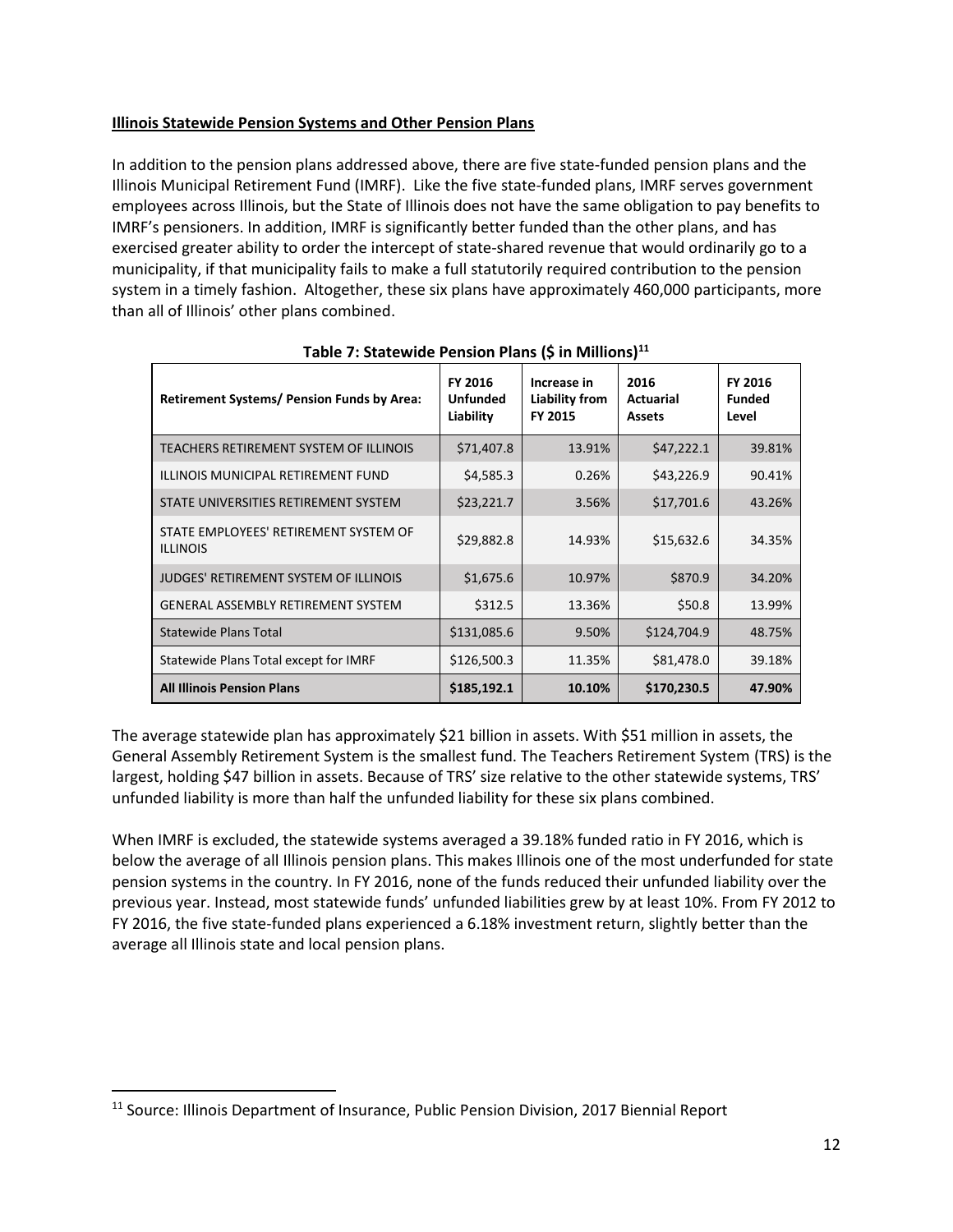IMRF's 90% funded ratio is by far the best of all statewide funds, and the return on its investments has surpassed all others over the past five years, leading many to consider it a model plan for best practice comparison. 12

## Recommendation, Step 1: Consolidate Suburban & Downstate Police & Fire Pension Plan Assets

The breadth of the pension issue in Illinois is vast, extending to all areas of the state and to many different public sector workers. From Chicago to Cairo, and from teachers to first responders, the effects of underfunded Illinois pensions negatively impacts state and local finances, and therefore crowds out funding available for other critical public goods and services. The Task Force recognizes that it must make recommendations that will tackle the issue holistically and that also can be effectuated as soon as practicable.

There are a number of facts which underlie the initial recommendation of the Task Force:

- Illinois has more pension plans than all but one other state in the US, and some of the greatest levels of underfunding
- The plan assets in each individual police and fire plan are substantially smaller than most plans nationwide and in the state
- It is extremely inefficient to maintain so many pension plans with so few active participants and such small asset bases
- Unless the investment returns of the police and fire plans are improved, substantial additional contributions from employers and/or employees will be required to make progress on improving funded levels
- Healthy investment returns are vital to public employee pension plan survival, as investment income is required to compensate for cash-flow shortfalls
- The suburban and downstate police and fire pension plans are falling behind in meeting their minimum required investment rates of return
- If these plans were consolidated, they would achieve substantially higher returns and could save the taxpayers in excess of \$160 million on an annual basis

Therefore, the clearest and most compelling initial recommendation of the Task Force is to consolidate the assets of all of the 649 suburban and downstate police and fire pension plans under two new statewide funds—one for police and one for fire. Currently, as separately managed assets, these plans achieve investment returns and investment expense efficiencies far below what they would if they were pooled and managed together. As separate funds, each would have their own board in charge of their own personnel and asset management decisions, and each fund's assets would remain separate from the assets of other statewide pension systems. Consolidated statewide police and fire funds have been achieved in other states, including Ohio, where in 1967, \$75 million in assets and \$490 million in liabilities were consolidated from local public safety funds across the state. As of FY 2018, the Ohio Police and Fire Pension Fund had an investment portfolio of \$15.7 billion and approximately 27,000 active members.<sup>13</sup>

<sup>&</sup>lt;sup>12</sup> Based on Illinois Department Insurance analysis in the spring of 2019, using Comprehensive Annual Financial Reports

<sup>13</sup> https://www.op-f.org/information/aboutopf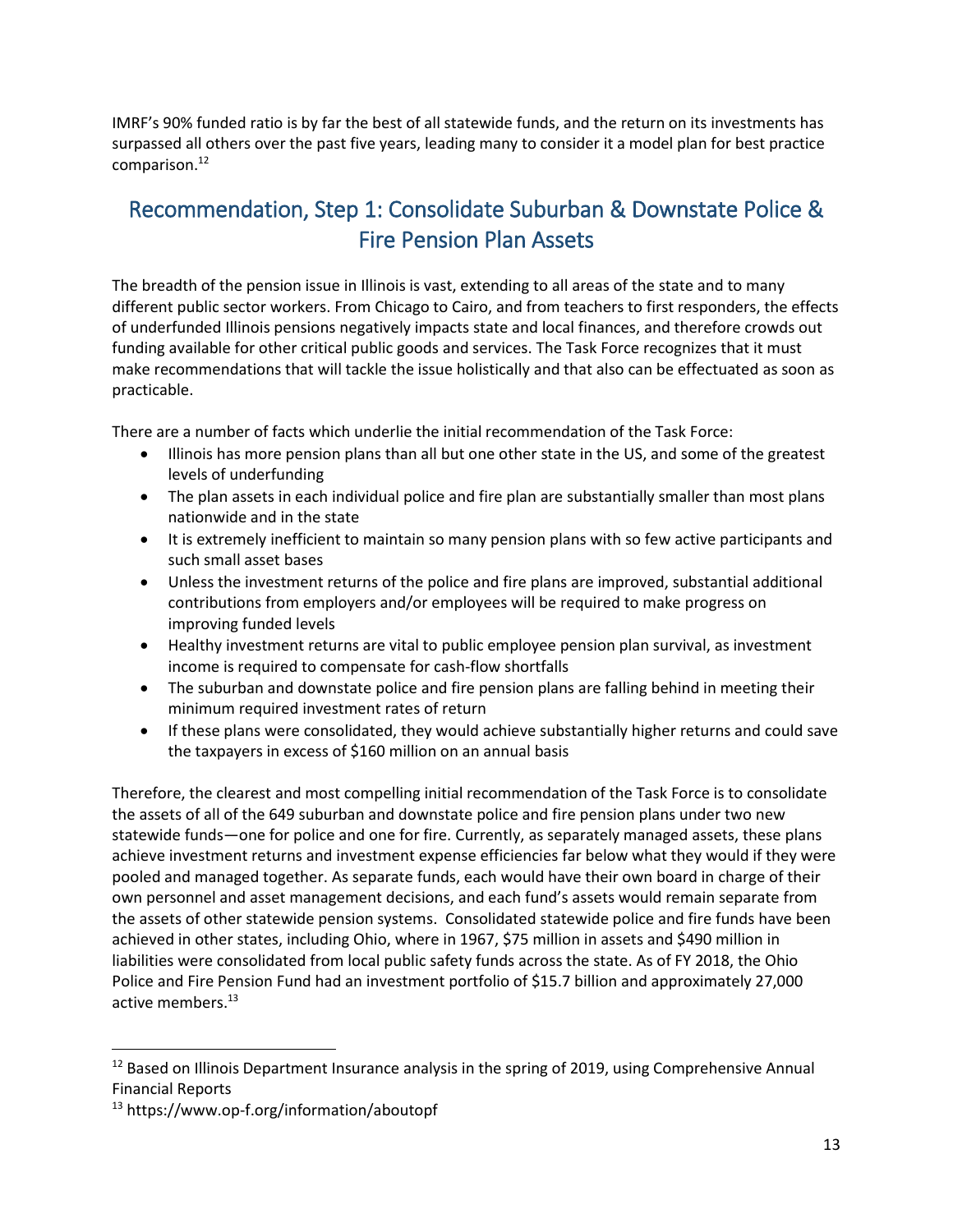The decision of voluntary versus mandatory pension plan participation in the consolidation was also contemplated by the Task Force. It was determined that mandatory consolidation is the sensible approach as the better performing plans would perform at least as well in the long term under a consolidated model; the worst performing plans would perform substantially better; and greater consolidation would provide greater cost efficiencies to all plans.

Similar to the assets of the existing funds under consolidated management, the suburban and downstate police and fire pension plan assets would be pooled into two separate trusts, one for police and another for fire, for the sake of investment performance, but for accounting purposes would maintain individual and separate accounts for each municipality. On a regular basis each consolidated fund would provide a valuation of total assets, which would be done annually in accordance with the Governmental Accounting Standards Board, and a pro-rata share of each of the trusts' assets will be assigned to each account held by the individual municipalities. The assets and liabilities will remain within the individual local pension plan accounts, such that no assets or liabilities will be shifted from one local plan to another.

With the daily opportunity cost of lost investment returns to the pension plans, the Task Force recommends that there be legislation passed by the General Assembly in the fall of 2019 to provide for this consolidation immediately.

Combining the management of the assets will have the following advantages:

- Achieve economies of scale by minimizing administration costs and investment consulting services fees
- Create better and more efficient asset liability management with respect to short term cashflow matching
- Create the ability to invest in more diversified, higher return assets to achieve better performing portfolios
- Enhance uniformity in setting investment and other actuarial assumptions
- Provide greater choice in selecting investment vehicles (e.g., equity-related instruments)
- Dramatically reduce the number of asset managers and other service providers to reduce fees and maximize efficiencies
- Monitoring two plans rather than 649 plans would dramatically improve the supervisory efficiency and enable more in-depth review and audit without incurring substantial additional cost by the Department of Insurance

While consolidation of assets will provide the greatest benefit to the plans at this time, the Task Force does recognize some challenges to such action:

- Plan sponsors may feel their influence is being diluted
- Misinformation creates skepticism about the stated advantages of consolidation
- Pushback from asset managers as the savings on investment fees through consolidation mean less money for those managers
- There could be initial costs for transitioning assets into the consolidated asset pool; although this would be substantially less than the upside from stronger investment returns over a matter of a few years
- The change in structure and governance of a consolidated pool will come with typical transition challenges
- Possible objections from better funded pension plans, although underfunded plans will not dilute better-funded plans due to separate account management as previously stated.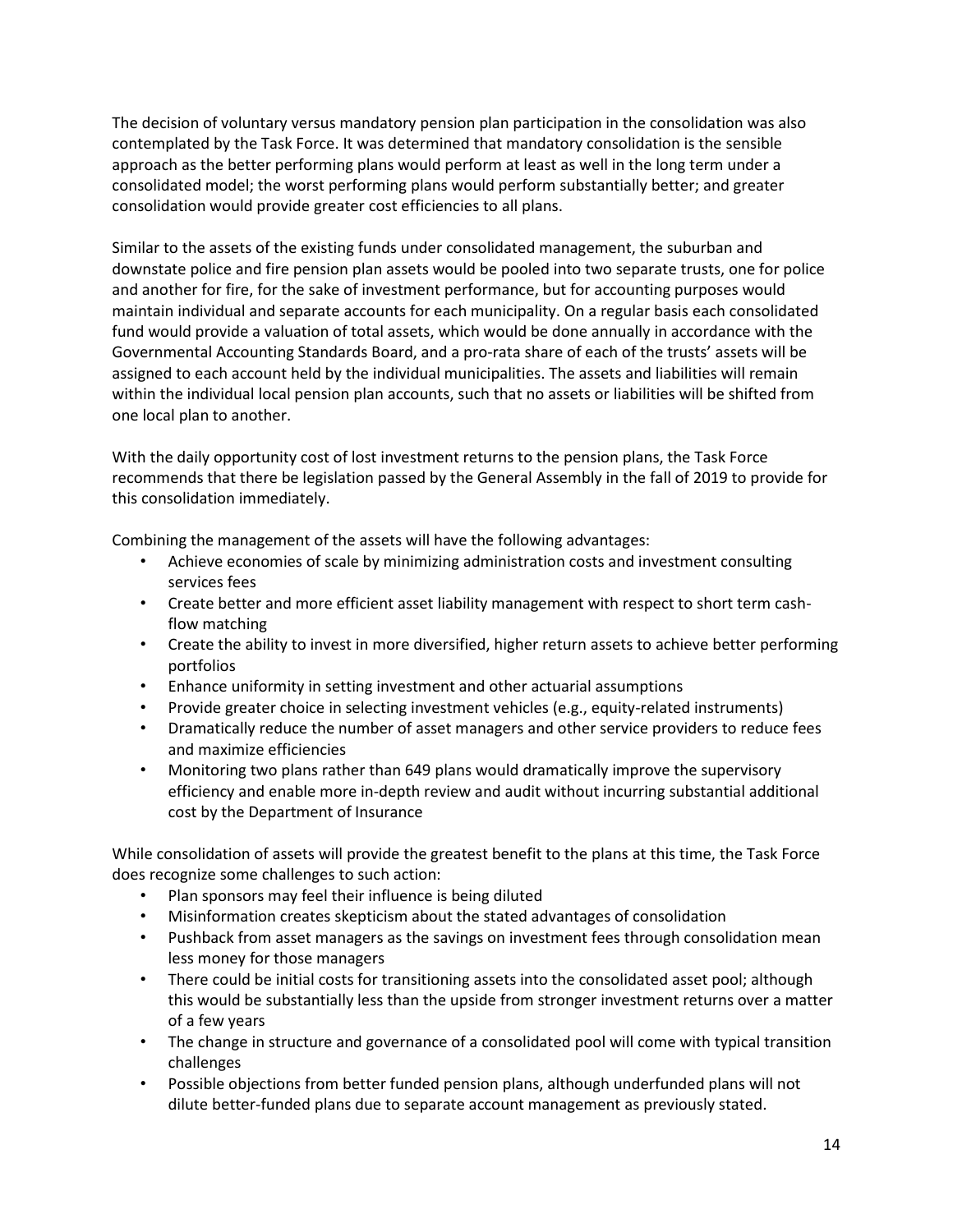#### **Task Force Consideration of Consolidation Under ISBI**

The Illinois State Board of Investment (ISBI) currently manages \$18.4 billion in defined benefit assets of the State Employees' Retirement System, the General Assembly Retirement System, the Judges' Retirement System of Illinois, the Illinois Power Agency, as well as the State of Illinois Deferred Compensation Plan.14 Under current statute, the 9-member ISBI board consists of 5 trustees appointed by the Governor, with the advice and consent of the Senate, who may not hold an elective State office; the State Treasurer; the State Comptroller, as the Chairperson of the State Employees' Retirement System; the Chairperson of the General Assembly Retirement System; and the Chairperson of the Judges Retirement Systems.15 This role of only administering assets works well with the initial recommendation for only asset consolidation of suburban and downstate police and fire funds. With respect to maximizing the investment returns of these police and fire funds, ISBI has done fairly well at meeting its investment return benchmarks in recent years, but has experienced lower returns on average than IMRF. However, it is still unclear that if the return assumptions between the ISBI and IMRF were similar over the years, how the average returns for each system would compare over the long term; as investment strategy is largely dictated by the assumed investment returns by the systems' boards.

Members of the Task Force voiced several concerns with the consolidation of police and fire assets under ISBI. Those concerns included, but were not limited to, the relationship between state-level retirement systems and the local-level police and fire plans, and the negative connotations of state and local employee asset consolidation. As such, the Task Force agreed that the consolidation of suburban and downstate police and fire assets under ISBI would be abandoned, in favor of separate statewide police and fire funds.

#### **Task Force Consideration of Consolidation Under IMRF**

The Illinois Municipal Retirement Fund (IMRF) manages both the assets (\$40.8 billion in assets) and the benefit administration (\$45.4 billion in liabilities) of local government and school district employees outside of the City of Chicago and Cook County.16 Because the initial recommendation of the Task Force is to consolidate only the assets of suburban and downstate police and fire, IMRF's role in managing only the assets of these plans would be different from its current model. IMRF's strong return on investments makes such a fund appealing for the consolidation of these police and fire funds. Additional appeal of IMRF is that it has much of the existing fund infrastructure in place to quickly expand management to the assets of suburban and downstate police and fire plans. Generally, IMRF would seek to mirror its current investment categories and strategy with the newly consolidated police and fire assets to replicate its successes for these additional \$14 billion in assets. However, since the alternative assets held by IMRF are not always as easily divisible as conventional investment categories, police and fire assets would need to be managed by IMRF in a trust separate from the existing assets until IMRF would be able to replicate the portfolio composition of the existing assets; at which time, the two trusts could be consolidated.

Under current statute, the 8-member IMRF board consists of:

• 4 executive trustees elected by participating units of government

 <sup>14</sup> <https://www.isbinvestment.com/>

<sup>15</sup> 40 ILCS 5/22A-109

<sup>16</sup> Source: 2018 Comprehensive Annual Financial Reports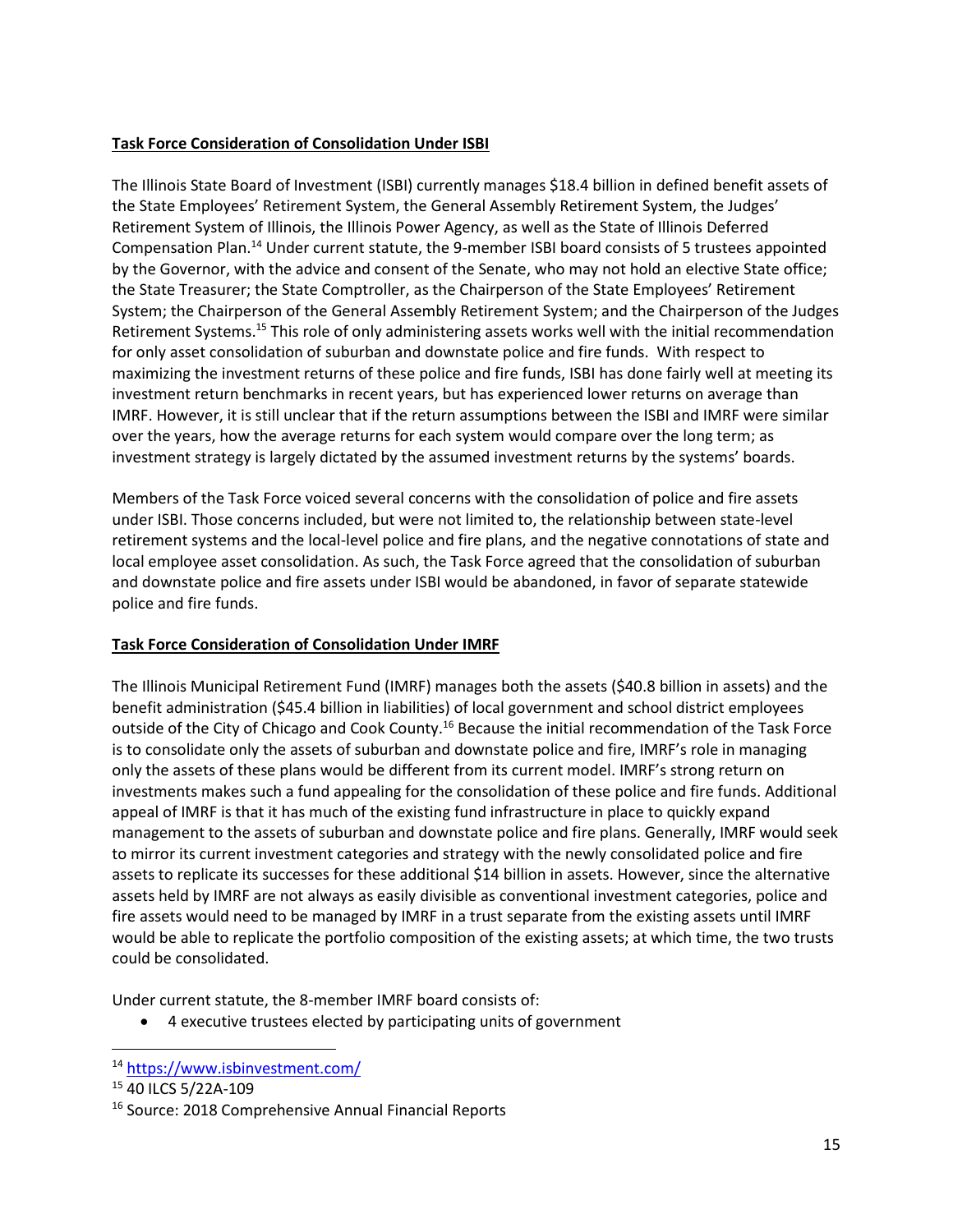- 3 employee trustees elected by participating IMRF members
- $\bullet$  1 annuitant trustee elected by IMRF annuitants<sup>17</sup>

Some members of the Task Force voiced concerns with the consolidation of police and fire assets under IMRF, as well. Ultimately, amending the current IMRF governance structure to accommodate the new suburban and downstate police and fire assets without diluting the representation of existing IMRF employees proved problematic for consensus among the Task Force. It was determined that, while setting up two new statewide police and fire plans would take additional time and resources, it is more amenable than consolidation under IMRF, and far more financially advantageous to these plans than to maintain the status quo with no consolidation.

#### **Task Force Consideration of Consolidation Under a New Police Fund and New Fire Fund**

While creating new statewide funds for suburban and downstate police and fire may create some minimal duplication of effort with the other statewide funds and entail some start-up and ongoing costs, it is fairly common practice to differentiate pension systems by the types of members they're serving. Insomuch as the interests of police and fire personnel are different from other government employees served by existing retirement systems, and different from one another, it would be reasonable to establish separate systems for these employees. In light of the aforementioned challenges with consolidation under existing systems, the Task Force recommends establishing two new statewide police and fire funds that include all existing suburban and downstate funds, with assets consolidated under their own respective trusts and under the purview of separate governing boards. The Task Force recommends setting up board structures to provide equal representation of employees/annuitants and employers on the board of trustees. The Task Force also recommends including two ex officio members to each board—one representative of the statewide association representing participating municipalities (65 ILCS 5/1-8-1) and one representative of a statewide association representing police/fire employees, each with full voting and other rights.

The Task Force recommends each board composition consist of 8 trustees, as follows:

- 3 executive trustees elected by participating municipalities, as defined by Article 7, Section 1 of the Illinois Constitution
- 2 police/fire employee trustees elected by participating police/fire members
- 1 police/fire annuitant trustee elected by police/fire annuitants
- 1 ex officio trustee that is a representative of the statewide association representing participating municipalities (65 ILCS 5/1-8-1)
- 1 ex officio trustee that is a representative of the largest statewide association representing police/fire employees

Note: The Illinois Fraternal Order of Police dissented on this recommended board composition, desiring a board composition with a majority of employee trustees and a minority of employer trustees.

The Task Force also notes that if consolidation of benefit administration for these funds is recommended in the future, that the composition of consolidated fund boards will likely be revisited.

 <sup>17</sup> 40 ILCS 5/7-174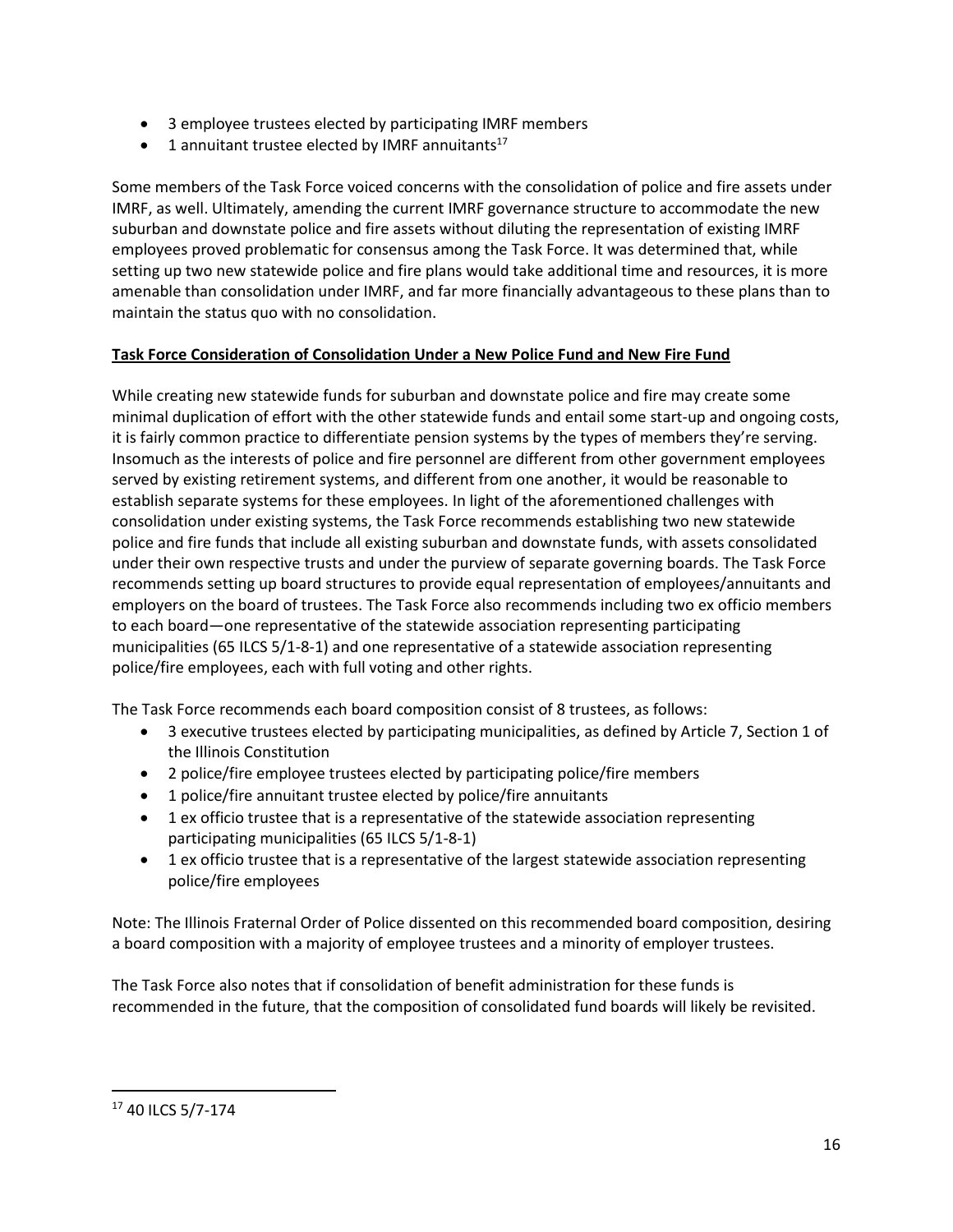The Task Force recognizes that there will be unique challenges from the period of the consolidation legislation becoming effective and the normal board operations of a fully consolidated pool of assets, which may be referred to as the "transition period." As such, and only for the transition period, it recommends an interim board for each be appointed, with the State Treasurer appointed as a trustee and chair to preside over meetings and only to cast a vote in the event of a tie among the other 8 trustees. The 9-member interim board would consist of the same categories of the aforementioned trustees, but would be appointed by the Governor. The Governor would also appoint an interim executive director.

The Task Force recommends the following timeline for consolidation of assets for each police and fire board:

- July 1, 2020: Effective date of enacting legislation; transition period begins
- Following effective date of enacting legislation:
	- $\circ$  Governor appoints, and terms begin, for interim trustees and the two interim executive directors
	- $\circ$  Interim custodian, actuary, general counsel, independent consultant(s), and auditing firm selected
	- o Election and seating of permanent trustees; transition period ends
	- $\circ$  Seating of permanent executive director, selected by the new board (existing executive director may be considered)
	- $\circ$  Selection of permanent custodian, actuary, general counsel, independent consultant(s), and auditing firm (may extend existing contracts)
- By July 1, 2023: Newly consolidated funds are fully operational, assuming at least 80% of existing assets have been consolidated into the trusts, with permanent boards and staff seated.

#### **Final "Step 1" Recommendation: Fix to Tier 2**

The Task Force also recognizes that there are some unique Tier 2 benefit issues that are particular to the work of first responders. Among the many changes to the pension plans for state and local government employees hired since 2011, Tier 2 members receive a substantially smaller benefit relative to Tier 1 members (those hired before 2011) and experience a pensionable salary cap that grows at a slower rate. While advantageous to the long-term financial health of the pension systems, these changes have received criticism from Tier 2 members as creating inequity in comparison to Tier 1 members. There have also been significant concerns that the slower Tier 2 pensionable salary cap growth and revised final average salary calculation will be in violation of the "safe harbor" standard of the Internal Revenue Code and Social Security Administration. Some state, county, and municipal employees covered by a public pension plan are not required to pay into the Social Security system; this includes teachers and almost all public safety personnel in Illinois, among others. Generally, the "safe harbor" standard requires that those employees exempted from Social Security receive a retirement benefit from their public pension plan that is at least equal to the benefit they would receive under Social Security, in order to continue being exempted from the program. If the benefits do not wind up being at least equal to that of Social Security, the state and local governments will have to either bring up the level of Tier 2 benefits to meet Social Security, or enroll Tier 2 employees in Social Security and pay the associated contributions retroactively. The annual cost of delaying this safe harbor fix to Tier 2 first responders is substantial, as it compresses great liabilities into a shorter timeframe to be paid down. As such, the Task Force recommends the following changes to Tier 2 benefits be made to make the asset consolidation package as comprehensive as possible: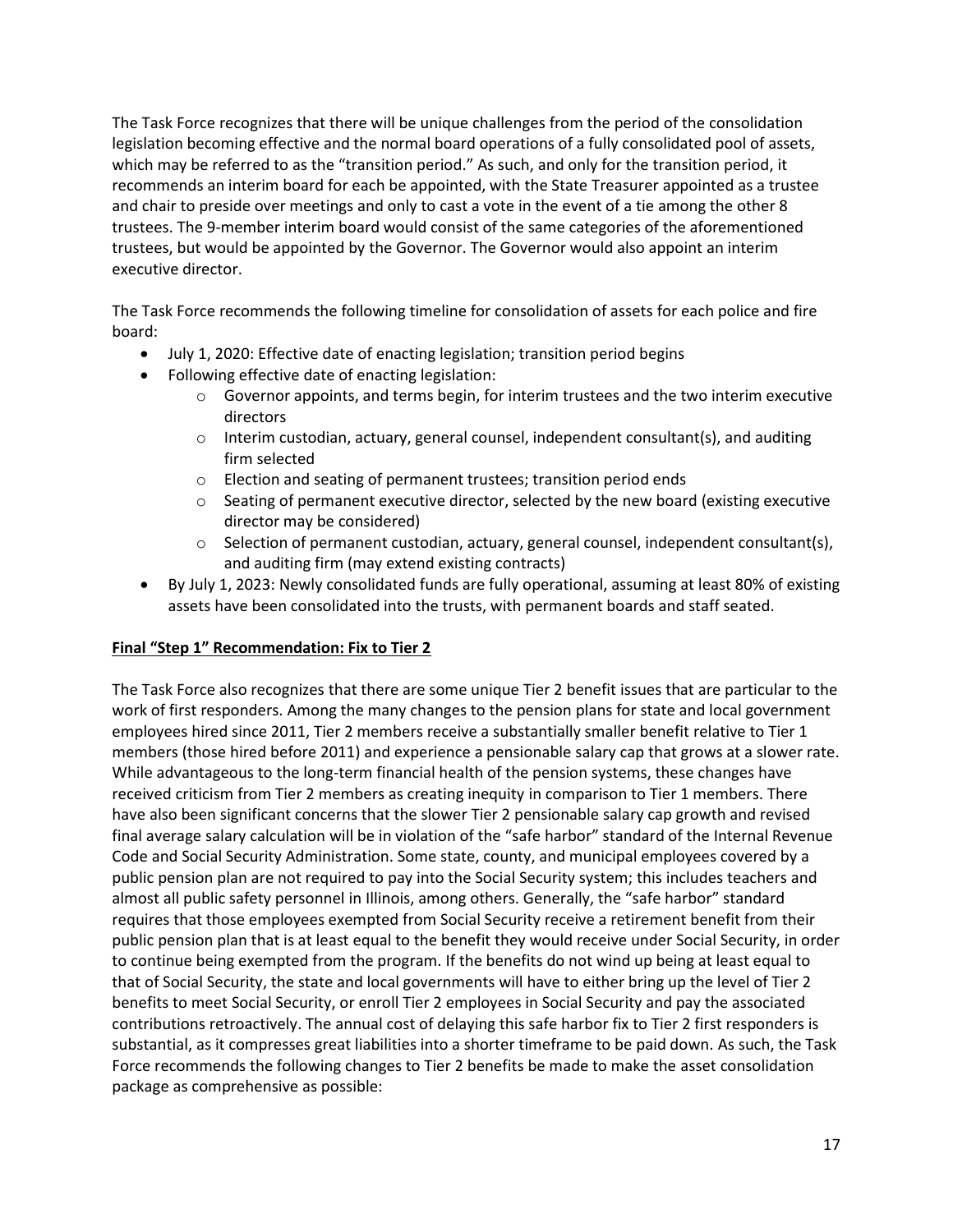- 1. Surviving Spouse Benefit for Non Line of Duty Death Under Tier 1 benefits, surviving spouses of police and fire pension participants were entitled to 54% of final average salary, and if the employee passes away before they are vested, the spouse is still eligible for 54% of the salary at the time of death. When Tier 2 was enacted, Tier 2 spouses became entitled to two-thirds of the pension the deceased was entitled to at time of death, and therefore no pension benefit if the employee has not worked at least 10 years. This change is of particular concern, and unique to, first responders. To ensure surviving spouses are entitled to some benefit in the event of a tragic pre-mature death of a first responder, the Task Force recommends the Tier 1 surviving spouse benefits be reinstated for Tier 2 police officers and firefighters.
- 2. Pensionable Salary Cap Due to the aforementioned federal safe harbor concerns, for downstate and suburban police and fire employees the Task Force recommends increasing the pensionable salary cap growth (since the enactment of Tier 2 in 2011) from the current lesser of *one-half* the Consumer Price Index (CPI-U) or 3%, to the lesser of CPI-U or 3%. This will attempt to ensure the pensionable salary cap grows quickly enough to avoid non-compliance with the federal safe harbor provision.
- 3. Final Average Salary Currently under Tier 2, pension benefits are calculated based on the average of the highest 8 of the last 10 years of a member's service. Because of the physical demands of the job for first responders, their years of service tend to be more abbreviated than other public-sector occupations. With this concern and the aforementioned safe harbor concerns, the Task Force recommends police officers' and firefighters' benefits be calculated instead on the average of the highest 4 of the last 5 years of a member's service.

While the fixes to Tier 2 benefits for suburban and downstate police and fire plans will have some associated cost, that cost is minimal in proportion to the improved investment returns resulting from consolidation. On average and over a five-year period, the recommended fixes to Tier 2 benefits are estimated to offset between \$70 and \$95 million of the \$820 million to \$2.5 billion (3-9%) in investment return gains, and avoids a potential and costly safe harbor violation.

# Recommendation, Step 2: Review consolidation of suburban/downstate police & fire pension plan benefit administration; review of other state and local plans to determine advantages of consolidation

While much of the focus of the Task Force's initial recommendations have been on the advantages to consolidating assets of suburban and downstate police and fire pension plans, there also may be advantages to the consolidation of the benefit administration of these plans as well. The Task Force does recognize the latter may require a longer discussion with those affected by such a change, particularly the members of the plans themselves. At \$26 billion in actuarial accrued liabilities, as of fiscal year 2017, across these suburban and downstate plans, the stakes are high, both for the financial resources of the plans and taxpayers, and for the life-altering decisions in awarding members certain benefits. With many of these plans in dire financial positions, and with an average funded level of only 55%, both components of assets and liabilities need a thorough review.

The more decentralized the structure is for benefit administration, the greater the cost becomes to administer those benefits, but with perhaps more nuanced information guiding the prevailing decision to offer certain benefits in unique cases. As mentioned prior in this report, the trade-offs for this nuance entail administrative duplication (e.g. accounting, legal services, auditing, actuarial, training, association fees, travel, etc.) and a lack of consistency in decision-making among funds, associated with having 649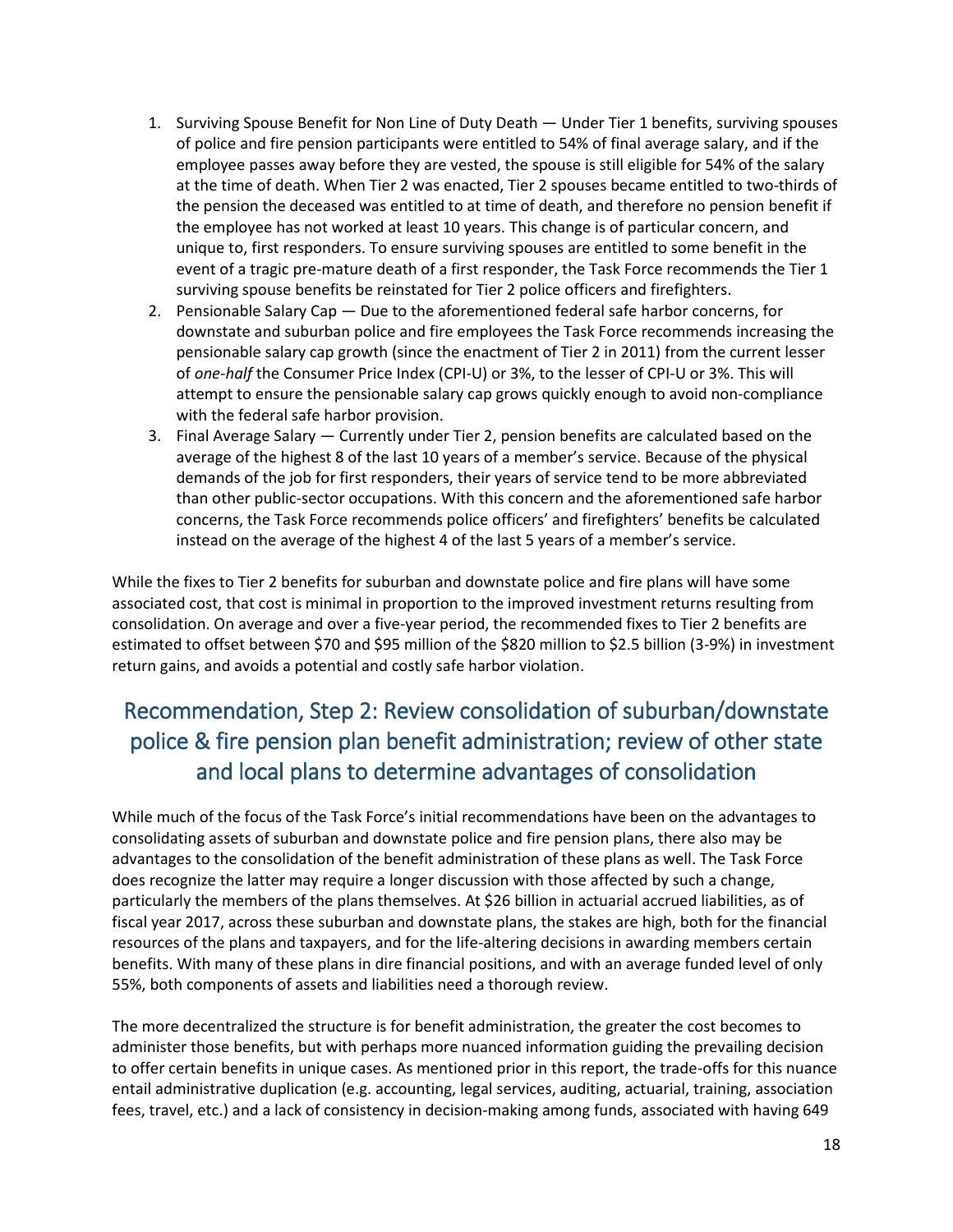individual and independent funds. While the exact cost of these issues is not easily quantifiable, it is likely to have added embedded costs to the plans over time. These hidden costs result in fewer dollars to be invested over time and therefore, ultimately, fewer dollars to pay retirement benefits for plan members.

In looking at the overall cost of administering funds, a system such as IMRF, which administers benefits centrally on behalf of thousands of local government employees, spends an estimated 8 basis points annually as a proportion of total fund actuarial value of assets. Annual administrative costs-to-actuarial value of assets for all Illinois plans, except for suburban and downstate police and fire, equate to an estimated 9 basis points. Suburban and downstate police and fire pension plans on the other hand spend an estimated 19 basis points annually as a proportion of total fund actuarial value of assets.<sup>18</sup> Aside from any potential financial benefit due to changes in benefits awarded under a consolidated model, suburban and downstate police and fire plans could experience in excess of \$14 million annually in savings from administrative costs alone were their costs-to-asset expenditures to fall more in line with the other Illinois systems. That is not to say that consolidation can only entail one centralized benefits administration board, as is the case with other plans in Illinois. It may very well be that some other form of consolidation could occur to preserve local knowledge of unique local cases, while saving on duplicative efforts and increasing consistency in benefit-awarding decisions.

In addition to the review of consolidation of benefit administration, some Task Force members have expressed concerns around the suburban and downstate police and fire funding ramp, which should also be reviewed in "step 2" of the Task Force's work.

The arguments in favor of considering a review of the ramp include the following: While consolidation of assets will be a strong net positive to the pension plans and therefore their beneficiaries, additional time may be needed on the required employer contribution schedule for the pension plans to benefit from improved year-over-year investment returns. For reference, under the Illinois Pension code, the required minimum employer contribution for these plans is calculated each year as a level percentage of payroll sufficient to bring the funded-ratio up to 90% by 2040, and is determined under the projected unit credit actuarial cost method. Beginning in fiscal years after March 30, 2011, any actuarial gains or losses from investment return incurred in a fiscal year is "smoothed" over the following 5-year period. The impact of this amortization schedule generally means dramatic year-over-year increases in required municipal employer contributions (largely funded by property taxes) until a 90% funded-ratio is achieved in 2040, at which time the required contribution drops tremendously. The Task Force recommends reviewing the feasibility of this date, in conjunction with other actuarial changes to help front-load contributions and thereby curb the annual rate of growth in employer contributions. For context, other Illinois pension plans have the following statutorily-required year by which they are to hit 90% funded: 2045 for Illinois statewide systems, 2050 for one of Cook County's plans, and an average of 2057 for the City of Chicago pension plans.

The 15 other pension systems in Illinois, outside of suburban and downstate police and fire, clearly bear significant financial burdens, with the unique exception of IMRF, which is currently 90% funded. These systems are clearly differentiated from the suburban and downstate police and fire plans in that there may be no immediate discernable and material investment return advantage by further investment fund

<sup>&</sup>lt;sup>18</sup> Source: FY 2018 IMRF Comprehensive Annual Financial Report and Department of Insurance analysis of all other systems' financial reporting. Includes total fund administration, as it is difficult to differentiate the administrative costs associated with asset management versus benefit administration.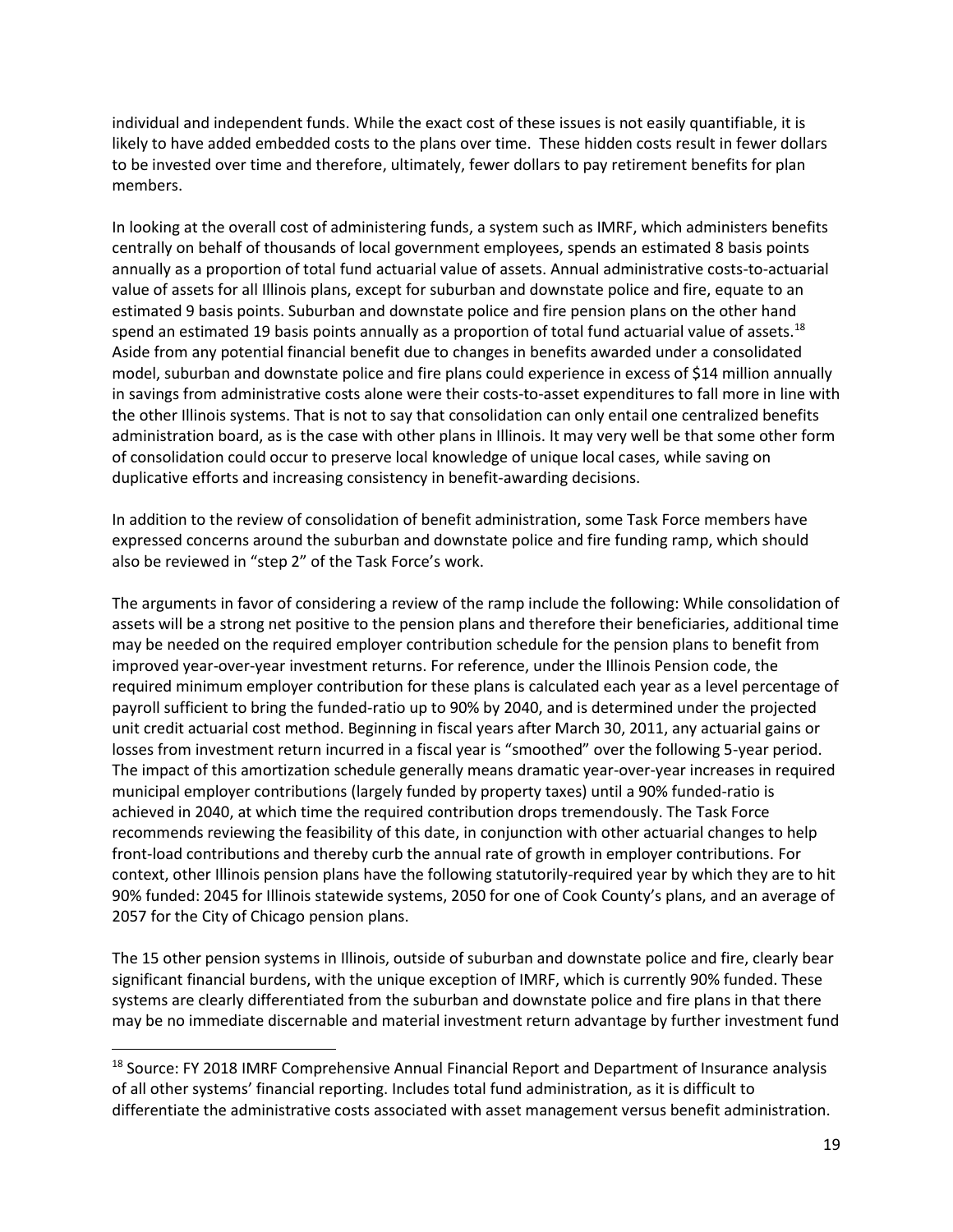consolidation. On average, they tend to achieve returns more consistent with other larger systems nationally and do not bear the same restrictions on asset classes as plans with substantially smaller asset volumes. That is not to say, however, that they cannot improve their investment returns, that they cannot invest more efficiently, or that they should not be consolidated in some way. Some form of consolidation of these larger systems may also reduce administrative overhead, create more efficient investment through further economies of scale, and create more consistency and efficiency in the administration of benefits.

The greatest financial issue facing these systems is that the growth in liabilities has been consistently diverging from the growth in assets. A fixed 90% funded level target date, market experiences vastly different from actuarial assumptions, and insufficient contributions into the system, have compressed remaining unfunded actuarial accrued liabilities into a shorter and shorter timeframe. This has led to unsustainable growth in required employer contributions and has consistently increased the burden on state and local government operating revenues.

The City of Chicago pension funds have experienced their own unique financial challenges in recent years that warrant specific considerations with respect to the future work of the Task Force. Their current funded levels and projected growth in required employer contributions means significant changes will need to be made to correct course; which may entail greater efficiencies captured through some level of consolidation. As such, the Task Force and the Governor's Office will continue to work with the City of Chicago on this issue as part of the next phase of this work.

Therefore, it is the recommendation of the Task Force that it continues to review these issues and include them in a final recommendation to the Governor.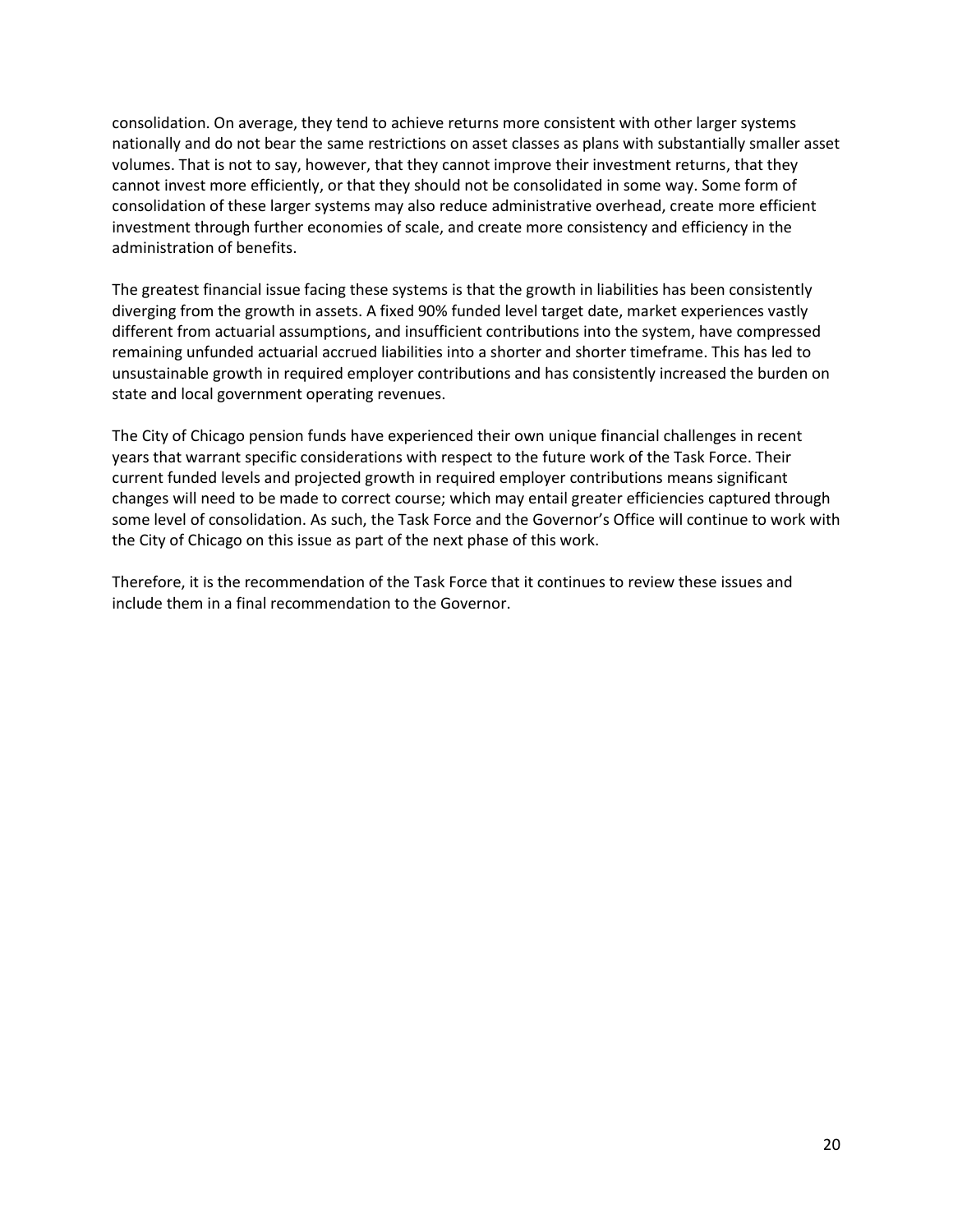### Conclusion

The issues surrounding pension funding in Illinois have been decades in the making. Underinvestment, overly optimistic projections, and the required trade-offs with other critical public services all place great pressure on the financial health of retirement systems. The State and local governments are now faced with limited options to remedy these issues. The consolidation of asset management is one way to maximize returns and minimize overhead for these pension plans, and will have the most immediate impact on improving their financial health. Additional review of the administration of plan benefits and the consolidation of larger pension systems in Illinois will require more time to weigh the benefits and costs associated with further consolidation.

Respectfully Submitted,

By: William J. Brodsky

Signature: Willew By: Patrick Devaney  $\sim$ Signature:

By: Christine Radogno

Signature: